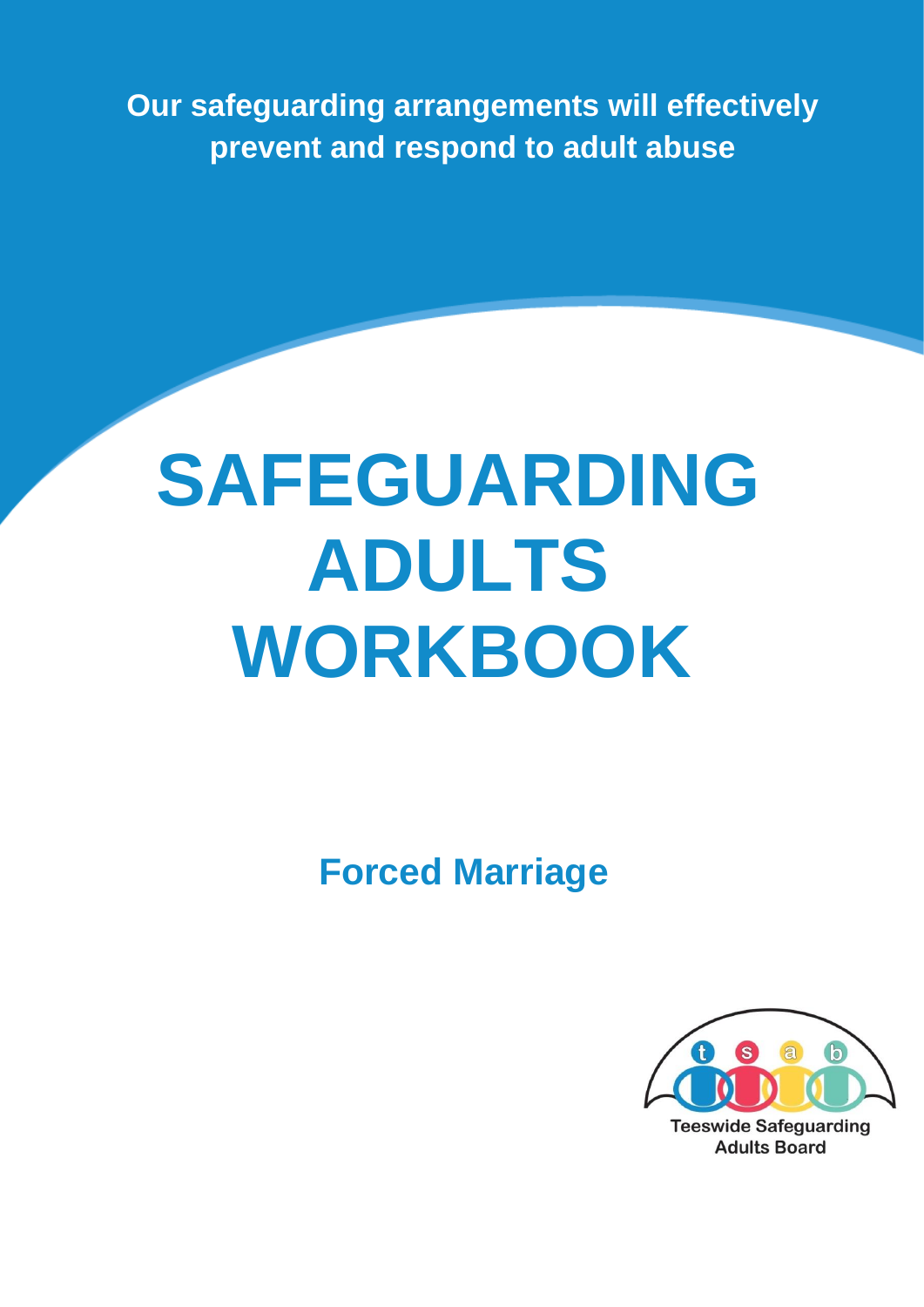# **Contents**

|    | <b>Introduction</b>                             | 2 <sup>1</sup> |
|----|-------------------------------------------------|----------------|
|    | <b>Forced Marriage</b>                          | 4              |
|    | Understanding the Issues around Forced Marriage | 5              |
|    | <b>Potential Signs or Indicators</b>            | 12             |
|    | <b>Honour Based Killings</b>                    | 16             |
|    | <b>Useful References and Websites</b>           | 17             |
|    | <b>Appendices</b>                               |                |
| 1. | Assessment                                      | 18             |
|    | 2. Evaluation                                   | 21             |
| 3. | <b>Certificate of Completion</b>                | 22             |

| <b>Revision</b><br><b>Number</b> | Date Approved by<br>the Board | <b>Details</b>                    | <b>Links to Other Policies</b>            |
|----------------------------------|-------------------------------|-----------------------------------|-------------------------------------------|
| 4                                | Nov 2020                      | Full review                       | Policies, Procedures and Guidance webpage |
| 4.1                              | Jan 2021                      | Reference to SAR Workbook removed | Policies, Procedures and Guidance webpage |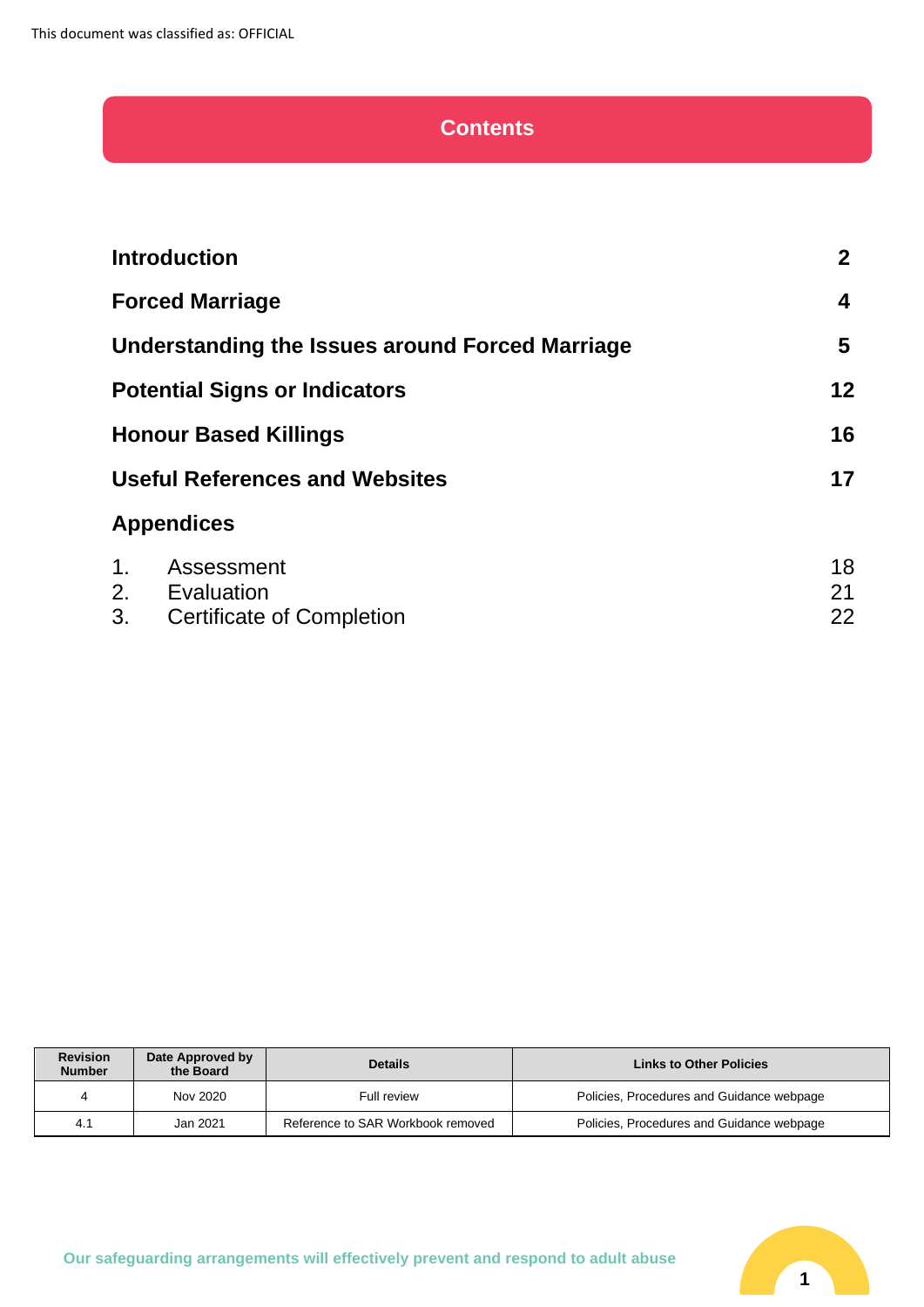## **Introduction**

This workbook has been developed for staff and volunteers who have completed Safeguarding Adults awareness training, which may have been through attending a tutor-led course, completing an e-learning course or the TSAB Safeguarding Adults Awareness workbook. This workbook will build on your prior learning, the modules are as follows:

The Mental Capacity Act & Deprivation of Liberty Safeguards Domestic Abuse Forced Marriage Female Genital Mutilation Prevent Modern Slavery Self-Neglect

\*Please note that the Learning from Serious Instances of Abuse Workbook is no longer available. Alternative learning can be accessed via our E-learning platform <https://www.tsab.org.uk/training/> and Safeguarding Adult Review (SAR) Learning Briefings [https://www.tsab.org.uk/professionals/safeguarding-adult-review-sar](https://www.tsab.org.uk/professionals/safeguarding-adult-review-sar-reports/)[reports/](https://www.tsab.org.uk/professionals/safeguarding-adult-review-sar-reports/)

You must complete all sections of the workbook and return to your Manager for assessment. When you have successfully completed the workbook, you will be issued with a certificate and your training records will be updated: the workbook will be returned to you to be used as a reference tool.

In the appendices, you will find the current Teeswide Inter-Agency Safeguarding Adults Policy and Procedures for reference purposes.

The workbook has been checked for legal accuracy and is accurate as of November 2020. Suggested study time to be allocated to complete this workbook: 3 hours.

Once you have completed the workbook please forward the *Certificate of*  **Completion** page to the Teeswide Safeguarding Adults Board, Business Unit, using the contact details below, who will make a record of completion and issue a certificate.

Teeswide Safeguarding Adults Board Business Unit, Kingsway House, West Precinct, Billingham, TS23 2NX Email: tsab.businessunit@stockton.gov.uk

This workbook is aligned with nationally recognised competencies. It is based on the Bournemouth University National Competence Framework for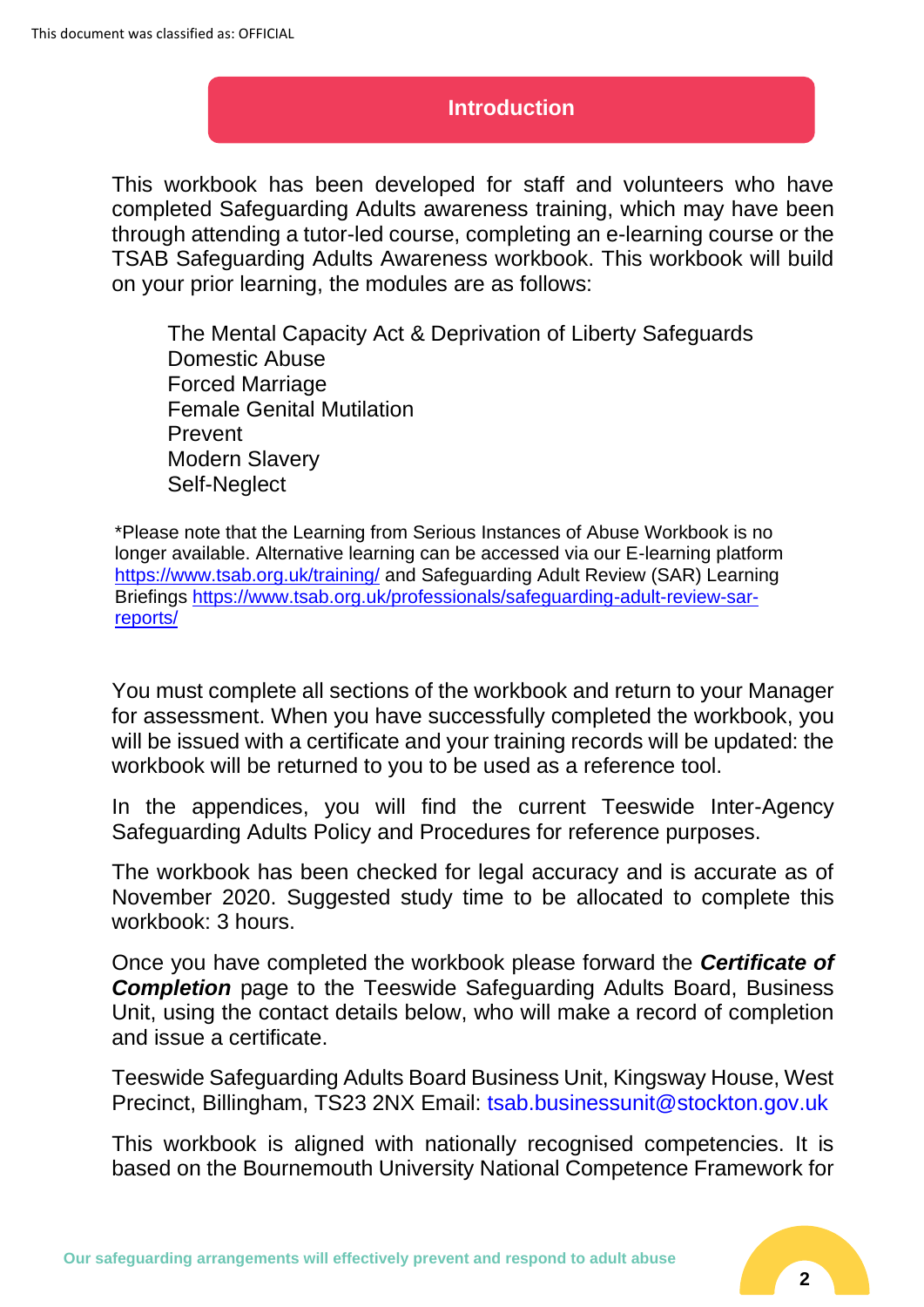Safeguarding Adults, reviewed in 2015, and mapped against the Safeguarding Adults: Roles and competences for health care staff-Intercollegiate Document issued August 2018.

On completing of this workbook, you will be able to:

# **Level 1 (Foundation)**

- 1. Understand and demonstrate what Adult Safeguarding is
- 2. Recognise adults in need of Safeguarding and take appropriate action
- 3. Understand dignity and respect when working with individuals
- 4. Understand the procedures for raising a Safeguarding Concern
- 5. Have knowledge of policy, procedures and legislation that supports Safeguarding Adults activity

6. Ensuring effective administration and quality of safeguarding processes.

# Target groups: **Alerters and NHS Level 1 & part of Level 2**

Including: All staff and volunteers in health and social care settings, all frontline staff in Fire and Rescue, Police and Neighbourhood Teams and Housing, Clerical and Administration staff, Domestic and Ancillary staff, Health and Safety Officers, staff working in Prisons and custodial settings, other support staff, Elected Members, Governing Boards and Safeguarding administrative support staff.

Although the word 'Alerter' is used here in conjunction with the national competency framework, the term 'Safeguarding Concern' was introduced in April 2015 to replace this.

# **Level 2 (Intermediate)**

1. Demonstrate skills and knowledge to contribute effectively to the safeguarding process

2. Have awareness and application of legislation, local and national policy and

procedural frameworks.

Target Groups: **Responders, Specialist Staff and NHS Level 2 & 3**

Including: Social Workers, Senior Practitioners, Social Work Team Managers, Voluntary and Independent Sector Managers, Heads of Nursing, Health and Social Care Provider Service Managers, Safeguarding Adult Coordinators, Police Officers, Probation Officers, Community Safety Managers, Prison Managers, MCA Lead, Best Interests assessors (including DoLS),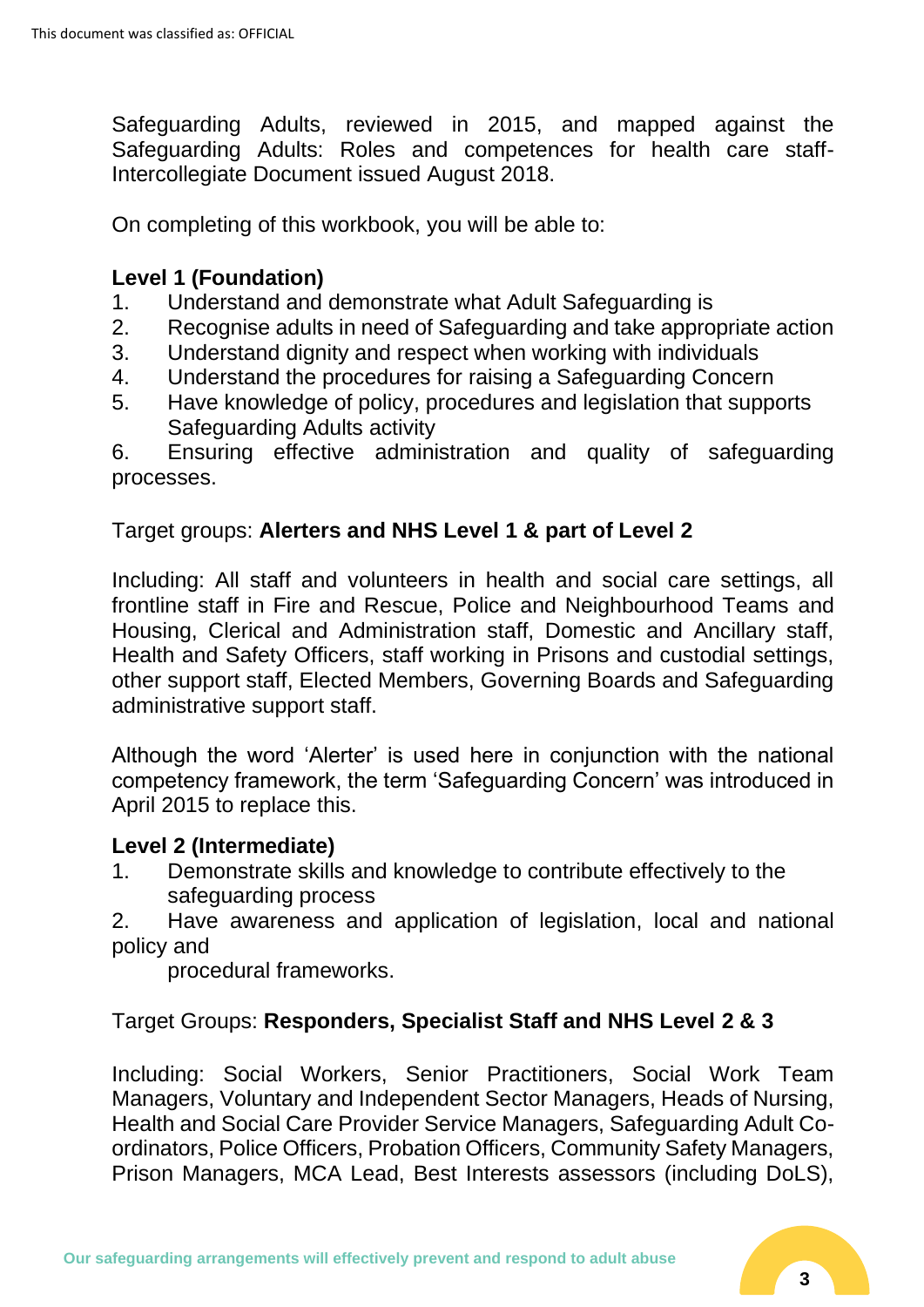Advocates, Therapists, Fire and Rescue Officers, staff working in Multi-Agency Safeguarding Hubs.

# **Forced Marriage**

# **Some Useful Definitions**

An adult is defined as any person aged 18 years or over. Family members are defined as mother, father, son, daughter, brother, sister, and grandparents, whether directly related, in-laws or stepfamily.

#### **Forced marriage**

A forced marriage is a marriage in which one or both spouses do not (or, in the case of some adults with learning or physical disabilities, cannot) consent to the marriage and duress is involved. Duress can include physical, psychological, financial, sexual and emotional pressure. In cases of vulnerable adults who lack the capacity to consent to marriage, coercion is not required for a marriage to be forced.

## **Honour-based violence**

The terms "honour crime" or "honour-based violence" or "izzat" embrace a variety of crimes of violence (mainly but not exclusively against women), including assault, imprisonment and murder, where the person is being punished by his/her family or their community. They are being punished for actually, or allegedly, undermining what the family or community believes to be the correct code of behaviour. In not following this correct code of behaviour, the person shows that they have not been properly controlled to conform by their family and this is to the "shame" or "dishonour" of the family.

#### **Relevant third party**

The Family Law Act 1996 (inserted by the Forced Marriage (Civil Protection) Act 2007) provides for three types of applicant who may apply for a forced marriage protection order (see section 3.15.7). They are the victim, anyone on their behalf with the permission of the court and a relevant third party. A relevant third party may apply on behalf of a victim and does not require the leave of the court. A Local Authority is a Relevant Third Party.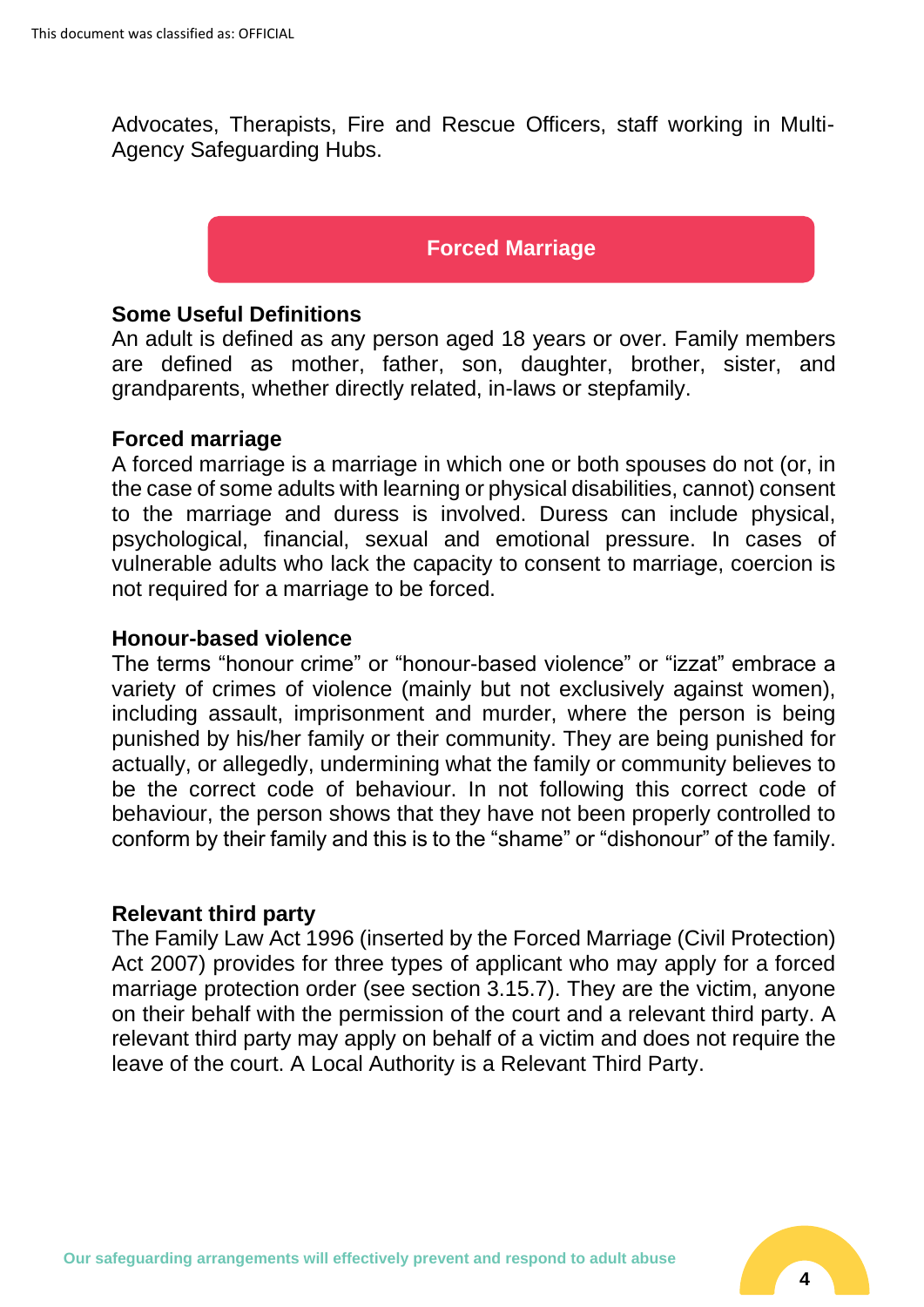# **Understanding the Issues around Forced Marriage**

*A forced marriage "is a marriage conducted without the valid consent of both parties, where duress is a factor" "A Choice by Right" HM Government, 2000*

# **What is the difference between forced and arranged marriage**

There is a clear distinction between a forced marriage and an arranged marriage. In arranged marriages, the families of both spouses take a leading role in arranging the marriage but the choice whether or not to accept the arrangement remains with the prospective spouses.

In forced marriage, one or both spouses do not (or, in the case of some adults with disabilities, cannot) consent to the marriage but are coerced into it. Duress can include physical, psychological, sexual, financial and emotional pressure.

Consent is essential to all marriages – only the spouses will know if they gave their consent freely.

#### **Remember**

**If families have to resort to violence or coercion alluded to above to make someone marry, that person's consent has not been given freely and therefore it is a forced marriage.**

"Multi-agency practice guidelines: Handling cases of Forced Marriage 2014'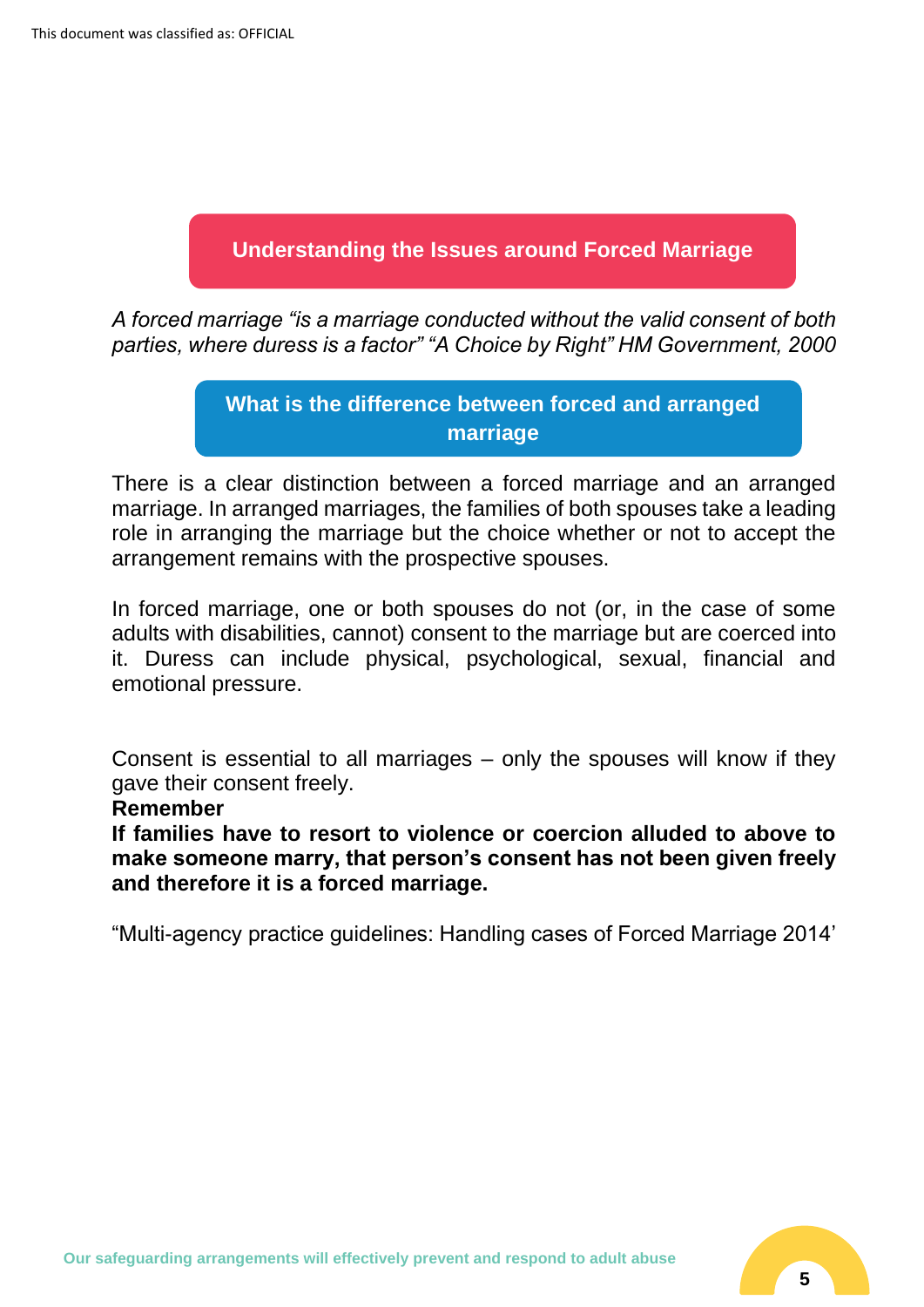# **Frequency of Forced Marriage**

The UK Government and the Welsh Assembly Government regard forced marriage as an abuse of human rights and a form of domestic abuse and, where it affects children and young people, child abuse. It can happen to both men and women although most cases involve young women and girls aged between 13 and 30.

There is no "typical" victim of forced marriage. Some may be under 18 years old, some may be over 18 years old, some may have a disability, some may have young children and some may be spouses from overseas.

The majority of cases of forced marriage reported to date in the UK involve South Asian countries. This is partly a reflection of the fact that there is a large, established South Asian population in the UK. However, it is clear that forced marriage is not solely a South Asian problem and there have been cases involving families from East Asia, the Middle East, Europe and Africa. Some forced marriages take place in the UK with no overseas element, while others involve a partner coming from overseas or a British national being sent abroad.

In 2019, the Forced Marriage Unit had to give advice or support related to possible forced marriages in 1,355 cases.

The FMU obviously will not deal with every case of forced marriage in the country, just those it has been made aware of so the true scale of the issue is unclear. The FMU notify Local Authorities of cases reported so action can be taken through the courts.

# **Source:**

[https://assets.publishing.service.gov.uk/government/uploads/system/uploa](https://assets.publishing.service.gov.uk/government/uploads/system/uploads/attachment_data/file/894428/Forced_Marriage_Unit_statistics_2019.pdf) [ds/attachment\\_data/file/894428/Forced\\_Marriage\\_Unit\\_statistics\\_2019.pdf](https://assets.publishing.service.gov.uk/government/uploads/system/uploads/attachment_data/file/894428/Forced_Marriage_Unit_statistics_2019.pdf)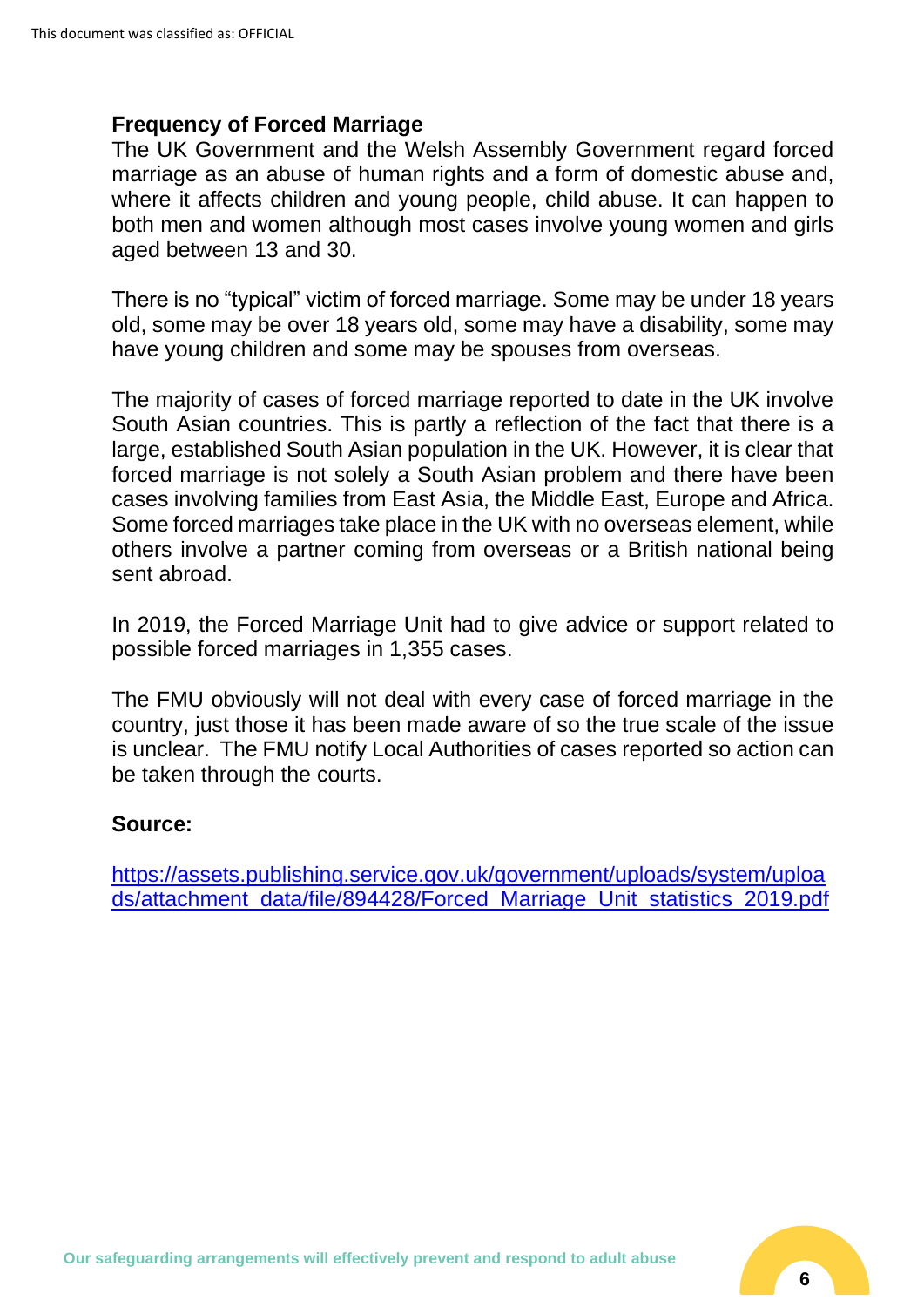# **Motives Prompting Forced Marriage**

Perpetrators who force their children to marry often justify their behaviour as protecting their children, building stronger families and preserving cultural or religious beliefs. They often do not see anything wrong in their actions. Forced marriage cannot be justified on religious grounds; every major faith condemns it and freely given consent is a prerequisite of all religions.

Perpetrators often believe that they are upholding the cultural traditions of their home country when in fact, practices and values may have changed. Some parents come under significant pressure from their extended families to get their children married. In some instances, an agreement may have been made about marriage when a child is only an infant.

# **Some of the key motives that have been identified are:**

- Controlling unwanted behaviour and sexuality (including perceived promiscuity, or being lesbian, gay, bisexual or transgender) - particularly the behaviour and sexuality of women
- Controlling unwanted behaviour, for example, alcohol and drug use, wearing make-up or behaving in what is perceived to be a "westernised manner"
- Preventing "unsuitable" relationships, e.g. outside the ethnic, cultural, religious or caste group
- Protecting "family honour" or "izzat"
- Responding to peer group or family pressure
- Attempting to strengthen family links
- Achieving financial gain
- Ensuring land, property and wealth remain within the family
- Protecting perceived cultural ideals
- Protecting perceived religious ideals which are misguided
- Ensuring care for a child or adult with special needs when parents or existing carers are unable to fulfil that role
- Assisting claims for UK residence and citizenship
- Long-standing family commitments.

While it is important to have an understanding of the motives that drive parents to force their children to marry, these motives should not be accepted as justification for denying them the right to choose a marriage partner and enter freely into marriage.

Forced marriage is a form of violence against women and men, domestic abuse, a serious abuse of human rights and, where a minor is involved child abuse.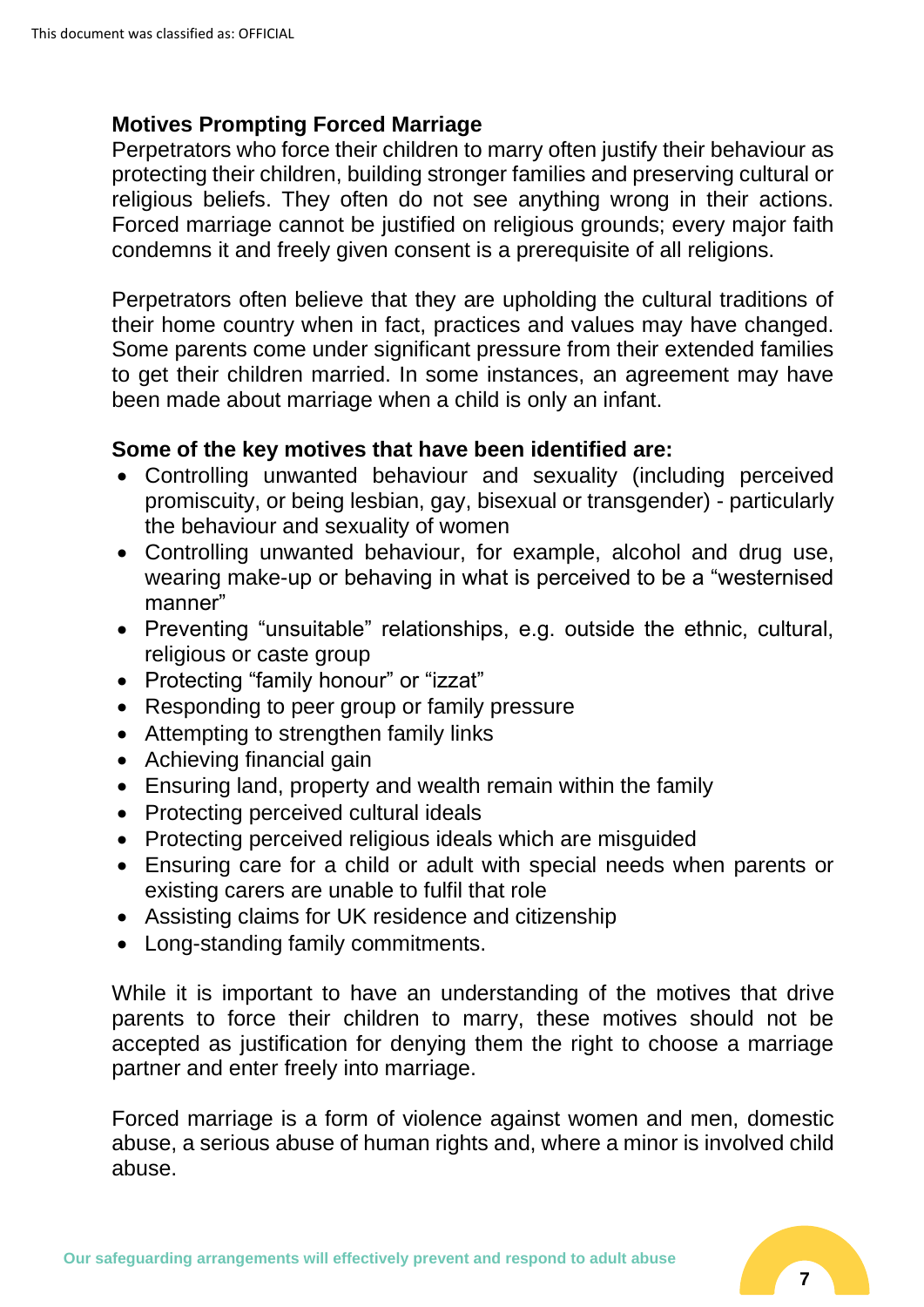# **Aggravating Factors**

There is evidence to suggest that there may be factors that increase the risk of someone being forced into marriage. These factors include bereavement within the family. Occasionally, when a parent dies, especially the father, the remaining parent may feel there is more of an urgency to ensure that the children are married. A similar situation may arise within single parent households or when a step parent moves in with the family. Sometimes, when an older child (particularly a daughter) refuses to marry, the younger female siblings are forced to marry in order to protect the family honour or to fulfil the original contract.

Women and girls may have an increased risk of forced marriage if they have disclosed sexual abuse. Parents may feel that this has brought shame on the woman or girl and that ensuring that she is married may restore honour to the family. They may also feel that marriage will put a stop to the abuse.

A person may be at greater risk if they are lesbian, gay, bisexual or transgender, as their parents may feel that by forcing the individual to marry, their sexuality or gender identity will not be questioned. Parents may also do so out of a mistaken belief that this will "cure" their son or daughter of what they perceive to be abnormal sexual practices.

# **The Victim**

Isolation is one of the biggest problems facing those trapped in, or under threat of, a forced marriage. They may not feel there is anyone they can trust to keep this secret from their family and they have no one to speak to about their situation – some may not be able to speak English. These feelings of isolation are very similar to those experienced by victims of other forms of domestic abuse and child abuse. Only rarely will someone disclose fear of forced marriage. Therefore, they will often come to the attention of practitioners for behaviour consistent with distress.

Young people, particularly girls, forced to marry or those who may be forced to marry, are frequently withdrawn from education, restricting their educational and personal development. They may feel unable to go against the wishes of their parents and be threatened with disownment if they do – consequently they may suffer emotionally, often leading to depression and self-harm.

These factors can contribute to impaired social development, limited career and educational opportunities, financial dependence and lifestyle restrictions. Studies have shown that self-harm and suicide are significantly higher among South Asian women than other groups and contributory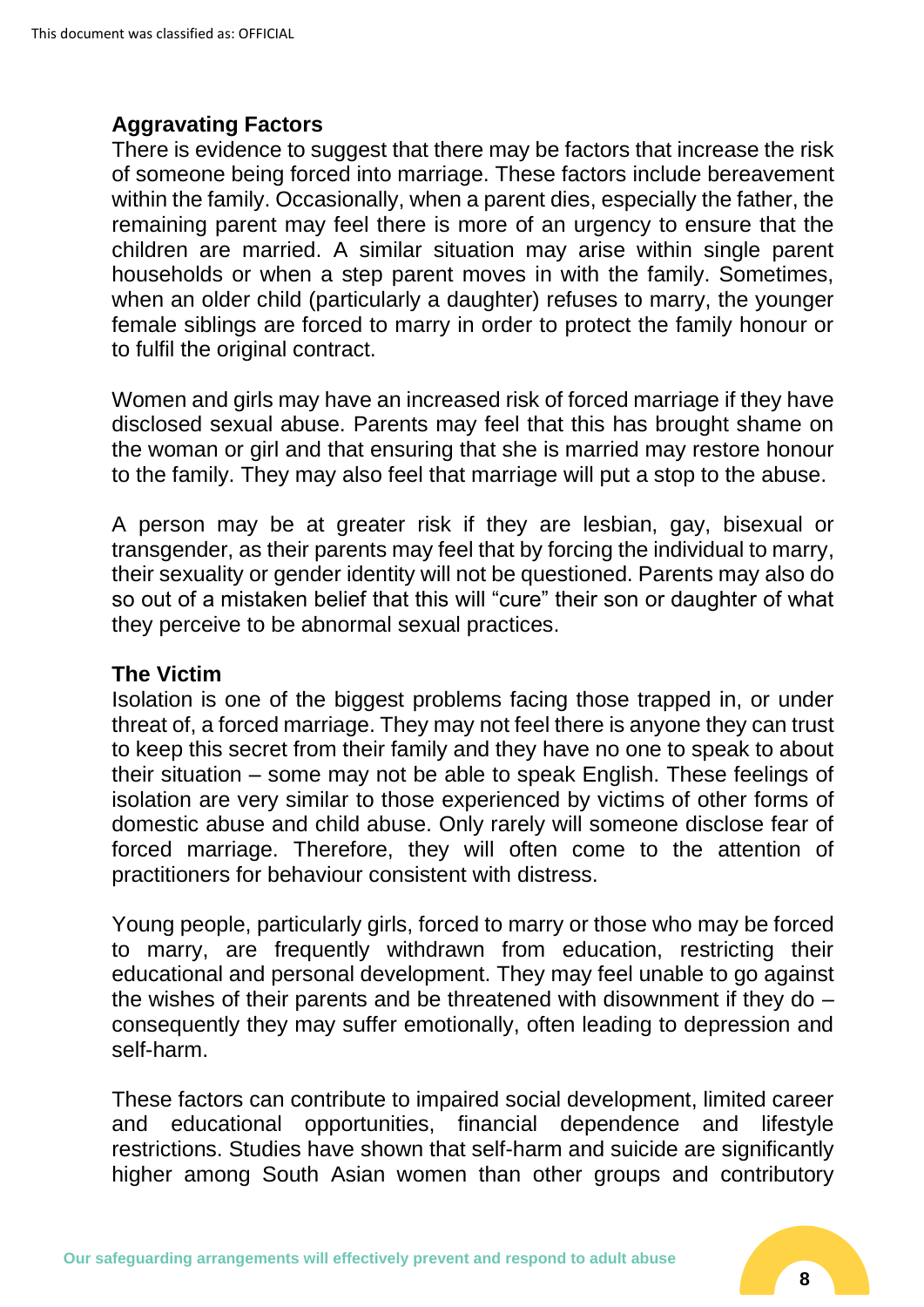factors include lack of self-determination, excessive control, weight of expectations of the role of women and anxiety about their marriages. A learning or physical disability or illness adds to a young person's, or an adult's, vulnerability and may make it more difficult for them to report abuse or to leave an abusive situation. Their care needs may make them entirely dependent on their carers.

# **Consequences of Forced Marriage**

Women forced to marry may find it very difficult to initiate any action to end the marriage and may be subjected to repeated rape (sometimes until they become pregnant) and ongoing domestic abuse within the marriage. In some cases they suffer violence and abuse from the extended family, often being forced to undertake all the household chores for the family. Victims frequently end up trapped in a relationship marred by physical and sexual abuse. The impact this has on children within the marriage is immense. Children may learn that it is acceptable to be abusive and that violence is an effective way to get what you want. They may learn that violence is justified, particularly when you are angry with someone. Children witnessing abuse can be traumatised because witnessing persistent violence undermines children's emotional security and capacity to meet the demands of everyday life.

Children's academic abilities can be affected. Witnessing violence as a child is associated with depression, trauma-related symptoms and low selfesteem in adulthood.

Both male and female victims of forced marriage may feel that running away is their only option. For many people, especially women from black and minority ethnic communities, leaving their family can be especially hard. They may have no experience of life outside the family – leaving may mean they lose their children and friends. For many, finding accommodation for themselves and their children can be very difficult – especially for those who do not have leave to remain and therefore do not have recourse to public funds.

Living away from home with little support can make people, particularly women, more isolated, thus making it more likely that they will return to the abusive situation. In addition, leaving their family (or accusing them of a crime or simply approaching statutory agencies for help) may be seen as bringing shame on their honour and on the honour of their family in the eyes of the community. This may lead to social ostracism and harassment from the family and community. For many, this is simply not a price they are prepared to pay.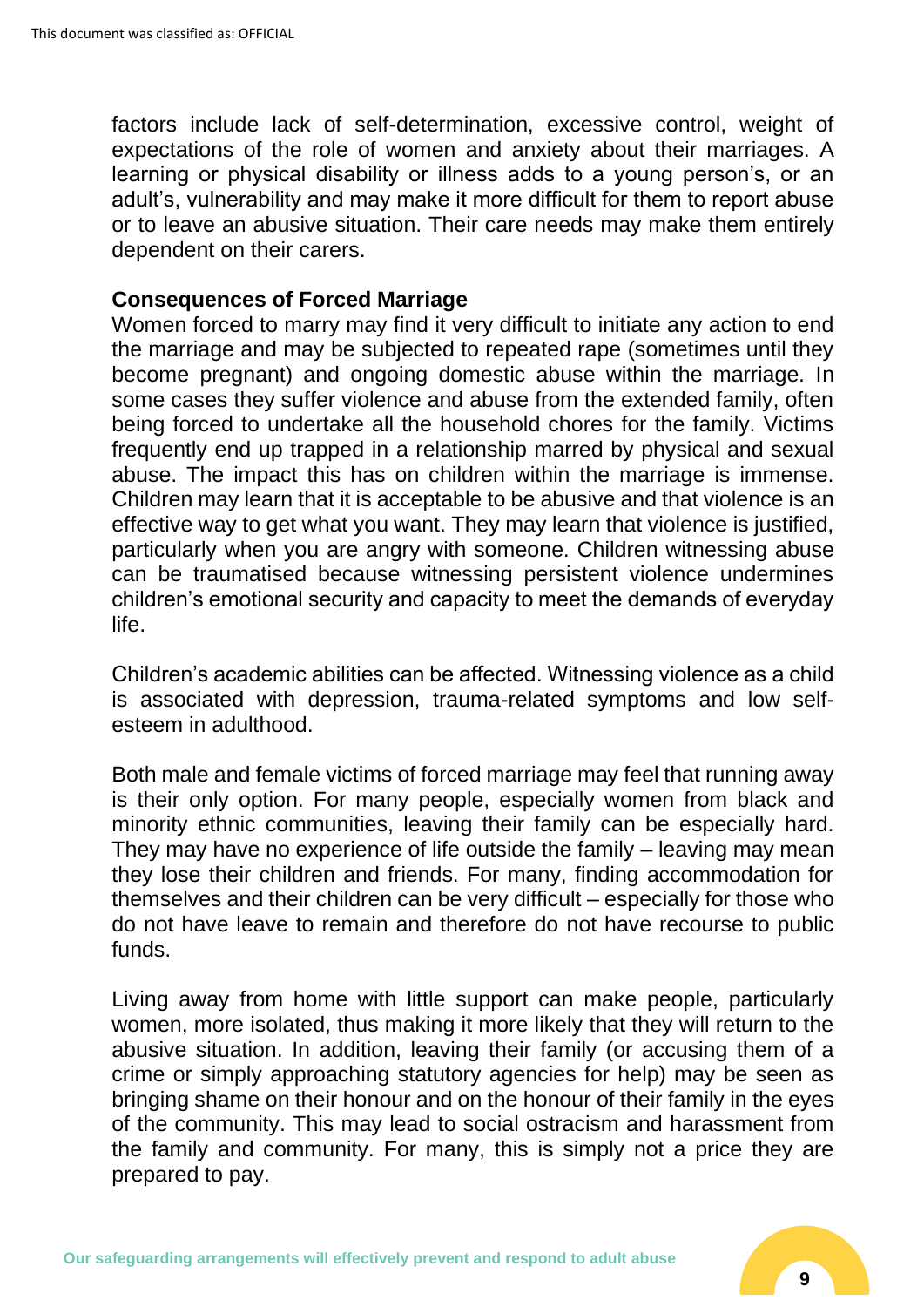Those who do leave often live in fear of their own families who will go to considerable lengths to find them and ensure their return. Families may solicit the help of others to find family members who have run away, or involve the police by reporting them missing or falsely accusing the person of a crime (for example theft).

Some families have traced individuals through medical and dental records, bounty hunters, private investigators, local taxi drivers, members of the community and shopkeepers or through National Insurance numbers, benefit records, school and college records. Sometimes, having traced them, the family may murder them (so called "honour killing") or subject them to further violence or abuse.

If a person does not have indefinite leave to enter, exceptional leave to remain, indefinite leave to remain, refugee leave, humanitarian protection, discretionary leave or a right of abode in the UK, then they are likely to have a restriction on receiving public funds (no recourse to public funds). Public funds include income support and housing benefit.

# **Women trapped in a forced marriage often suffer violence, rape, forced pregnancy and forced childbearing.**

Many girls and young women are withdrawn from education early. Some are taken and left abroad for extended periods, which isolates them from help and support – this limits their choices so that often they go through with the marriage as the only option. Their interrupted education limits their career choices. Even if women manage to find work, however basic, they may be prevented from taking the job or their earnings may be taken from them. This leads to economic dependence, which makes the possibility of leaving the situation even more difficult. Some may be unable to leave the house unescorted – living virtually under "house arrest".

# **The "One Chance" Rule**

All practitioners working with victims of forced marriage and honour-based violence need to be aware of the "one chance" rule. That is, they may only have one chance to speak to a potential victim and thus they may only have one chance to save a life. This means that all practitioners working within statutory agencies need to be aware of their responsibilities and obligations when they come across forced marriage cases. If the victim is allowed to walk out of the door without support being offered, that one chance might be wasted.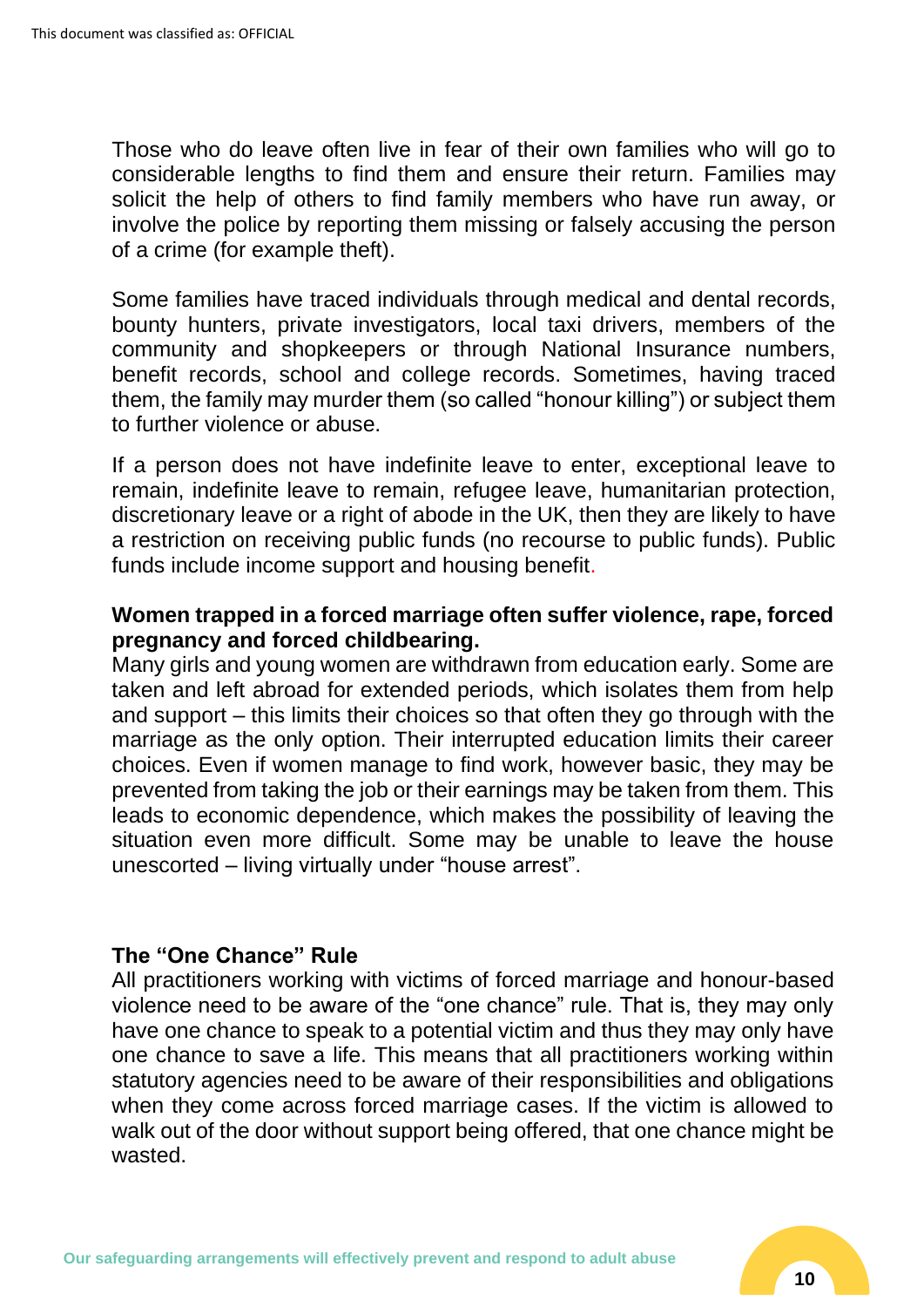## **Difficulties When a Forced Marriage Takes Place Overseas**

For many people, especially women, it may be their first experience of travelling overseas. If they are being held against their will and forced to marry there are various difficulties they may encounter if they want to return to the UK. They may find it impossible to communicate by telephone, letter or e-mail. They may not have access to their passport and money. Women may not be allowed to leave the house unescorted. They may be unable to speak the local language.

Often they find themselves in remote areas where even getting to the nearest road can be hazardous. They may not receive the assistance they expect from the local police, neighbours, family, friends or taxi-drivers. Some find themselves subjected to violence or threats of violence. Even if the authorities in the UK are aware of the whereabouts of British nationals overseas, it may not be possible to provide suitable assistance to reach the area or to rescue them.

Therefore, it is always advisable to warn victims not to travel overseas.

# **Consider risks to others - 'Think Family'**

Consideration must also be given as to whether anyone else is at risk as a result of Force Marriage. This may include children or other adults with care and support needs. Whilst actions may be limited in relation to the individual themselves, there may be a duty to take action to safeguard others. Should there be a concern that a parent may be neglecting children in their care, concerns must be reported to Children's' Social Care. See: **Safeguarding and Promoting the Welfare of Adults and Children at Risk Guidance**  (signposted on page 18).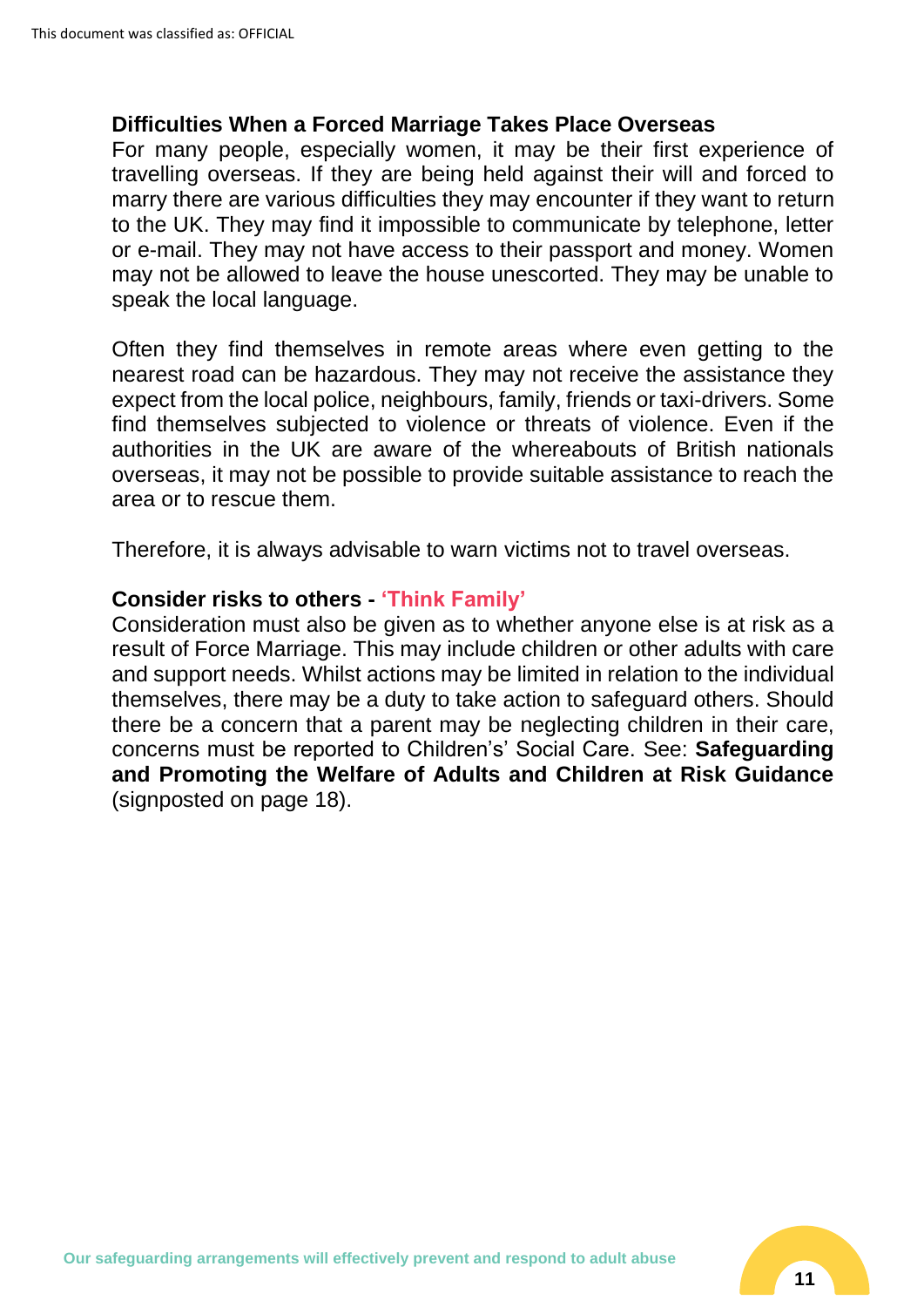# **Potential Signs or Indicators**

*These indicators are not intended to be exhaustive.*

#### **Education**

- Absence and persistent absence
- Being withdrawn from school by those with parent responsibility
- Request for extended leave of absence and failure to return from visits to country of origin
- Removal from a day centre of a person with a physical or learning disability
- Fear about forthcoming school holidays
- Not allowed to attend extra-curricular activities
- Surveillance by siblings or cousins at school
- Sudden announcement of engagement to a stranger
- Decline in behaviour, engagement, performance or punctuality
- Prevented from going on to further/higher education

#### **Employment**

- Poor performance
- Poor attendance
- Limited career choices
- Not allowed to work
- Unable to attend business trips or functions
- Subject to financial control, e.g. confiscation of wages / income
- Leaving work accompanied
- Unable to be flexible in their working arrangements

#### **Family History**

İ

- Siblings forced to marry
- Early marriage of siblings
- Self-harm or suicide of siblings
- Death of a parent
- Family disputes
- Running away from home
- Unreasonable restrictions, e.g. kept at home by parents ("house arrest") & financial restrictions

#### **Health**

- Accompanied to doctor's or clinics
- Self-harm
- Attempted suicide
- Eating disorders
- Depression
- **Isolation**
- Substance misuse
- Early/unwanted pregnancy
- Female genital mutilation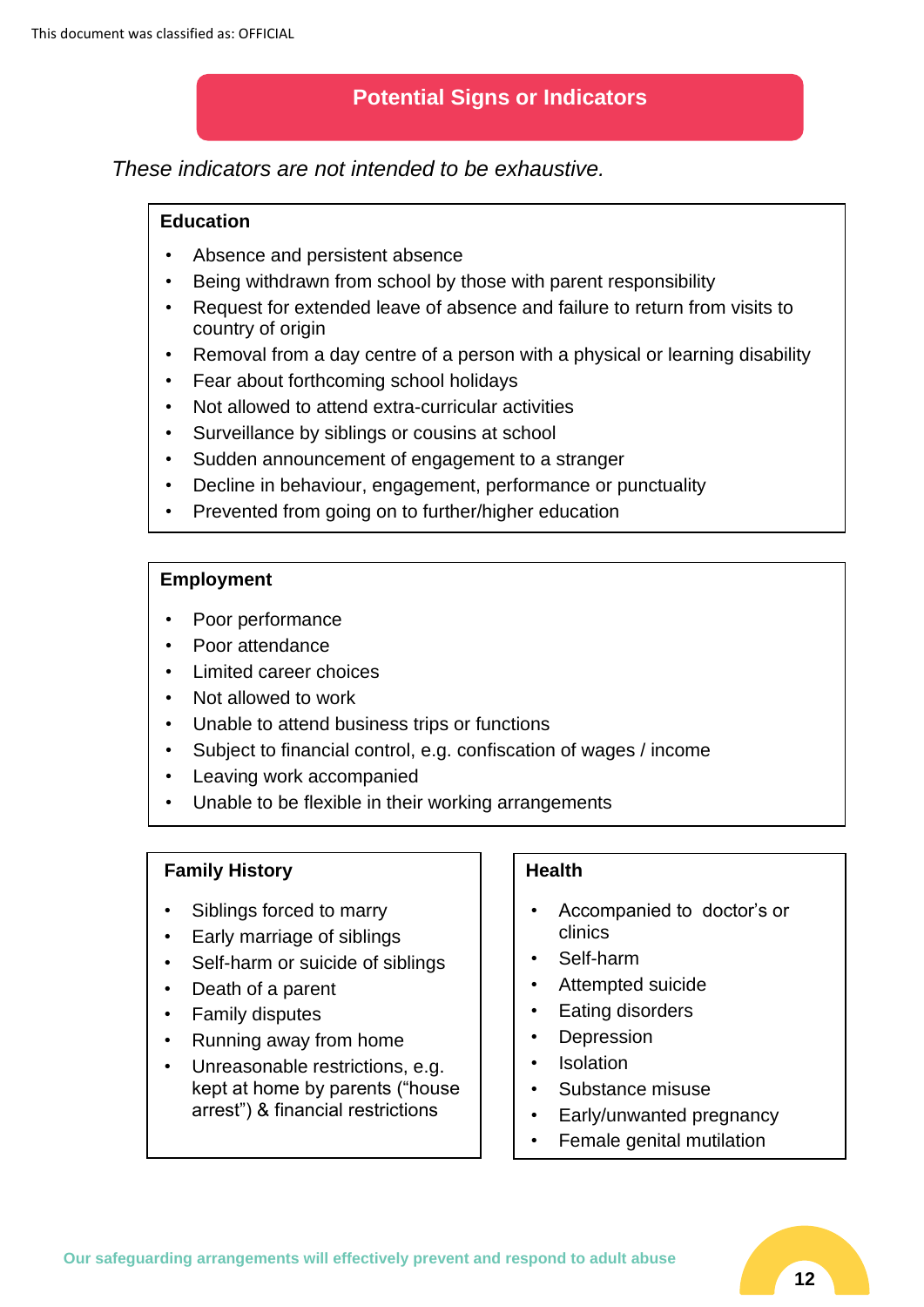#### **Police**

- Victim or other siblings within the family reported missing
- Reports of domestic abuse, harassment or breaches of the peace at the family home
- Female genital mutilation
- The victim reported for offences e.g. shoplifting or substance misuse
- Threats to kill and attempts to kill or harm
- Reports of other offences such as rape or kidnap
- Acid attacks

# **Legal Position**

# **S 121 Anti-social Behaviour, Crime and Policing Act 2014 - Offence of forced marriage:**

1) A person commits an offence under the law of England and Wales if he or she:

(a) Uses violence, threats or any other form of coercion for the purpose of causing another person to enter into a marriage, and

(b) Believes, or ought reasonably to believe, that the conduct may cause the other person to enter into the marriage without free and full consent.

- 2) In relation to a victim who lacks capacity to consent to marriage, the offence under subsection (1) is capable of being committed by any conduct carried out for the purpose of causing the victim to enter into a marriage (whether or not the conduct amounts to violence, threats or any other form coercion).
- 3) A person commits an offence under the law of England and Wales if he or she:

(a) Practises any form of deception with the intention of causing another person to leave the United Kingdom, and

(b) Intends the other person to be subjected to conduct outside the United Kingdom that is an offence under subsection (1) or would be an offence under that subsection if the victim were in England or Wales.

There are a number of civil and family orders that can be made to protect those threatened with, or already in, a forced marriage. For children, an application for a care or supervision order can be made under the Children Act 1989 or wardship proceedings may be issued in the High Court. Adults can seek an order for protection from harassment or non-molestation.

Forced Marriage Protection Orders (FMPO) can also be sought under the Family Law Act 1996. The Act makes provision for protecting both children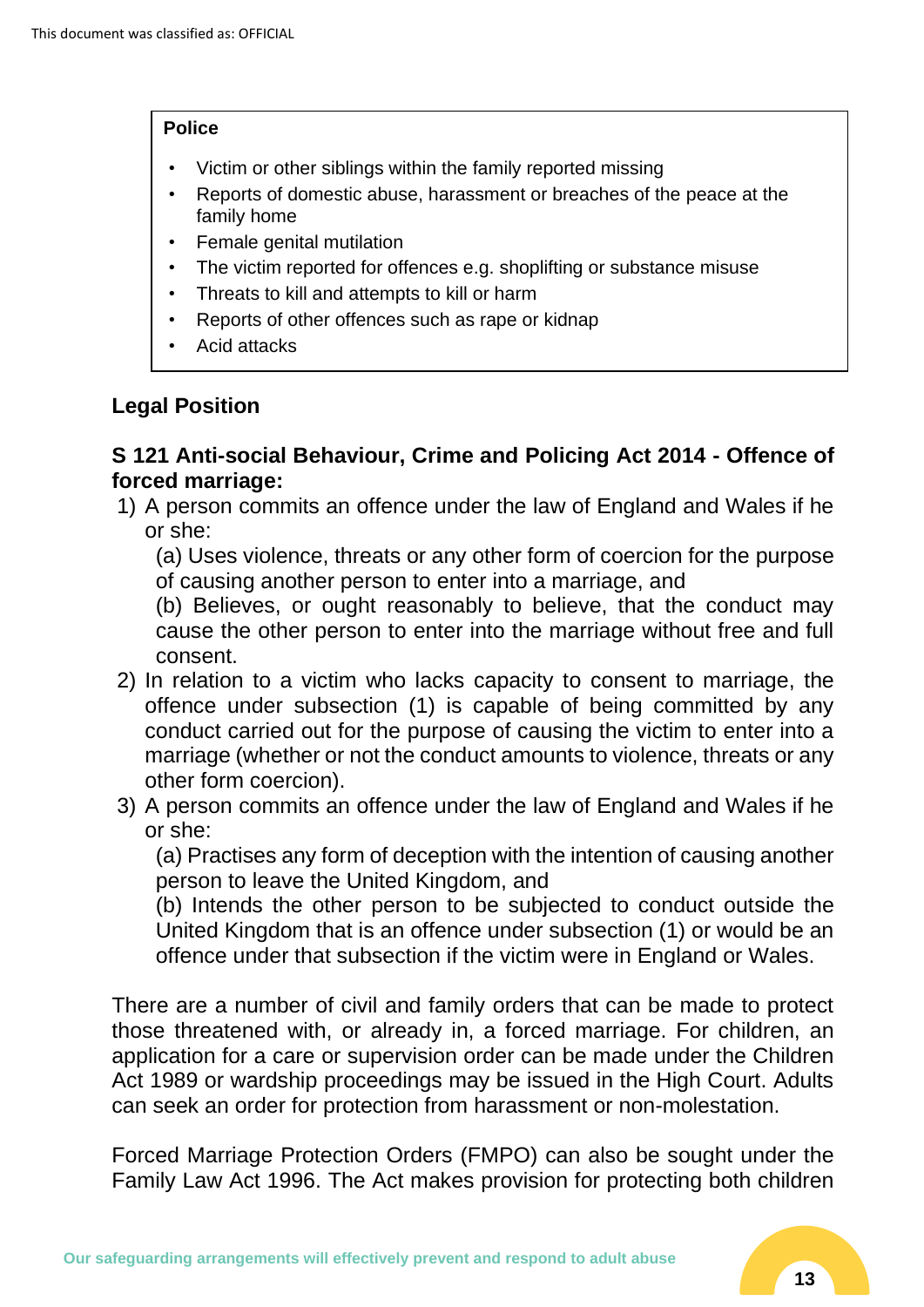and adults at risk of being forced into marriage and offers protection for those who have already been forced into marriage. The terms of orders issued under the Act can be tailored to meet the specific needs of victims.

Under s120 of the Act, the maximum penalty for breach of a Forced Marriage Protection Order is five years imprisonment.

Some forced marriages will be legally valid until they are annulled or a divorce is granted by the court. Others will not be legally valid but may also need to be annulled. There are strict legal requirements that govern whether a marriage is valid under UK law and the rules for recognising a marriage vary depending in which country the marriage took place. When considering the validity of a marriage, particularly a marriage that took place overseas, specialist legal advice should be sought. Agencies should not assume that a marriage is invalid because it was forced as this will most often not be the case.

# **Capacity to consent and the Mental Capacity Act 2005**

The Mental Capacity Act 2005 applies to all people aged 16 and over. It aims both to empower people to make decisions for themselves whenever possible and to protect those who lack capacity to do this. The Act starts from the basis that, unless proved otherwise, all adults have the capacity to make decisions. Individuals may lack capacity if they are unable to:

- Understand information given to them.
- Retain that information for long enough to be able to make the decision.
- Weigh up the information available to make the decision.
- Communicate their decision to others.

Where someone is found to lack capacity to make a particular decision, others may be permitted to make decisions on behalf of that person, so long as any such decision is made in the best interests of the person who lacks capacity.

For example, family and professionals might decide that it is in a person's best interest to live in a certain place, even though the person themselves lacks the capacity to consent to such a decision. However, there are certain decisions which cannot be made on behalf of another person and this includes the decision to marry. There is therefore no legal basis on which someone can agree to marriage, civil partnerships or sexual relations on behalf of someone who lacks the capacity to make these decisions independently. However, families sometimes do believe they have the "right" to make decisions regarding marriage on behalf of their relative.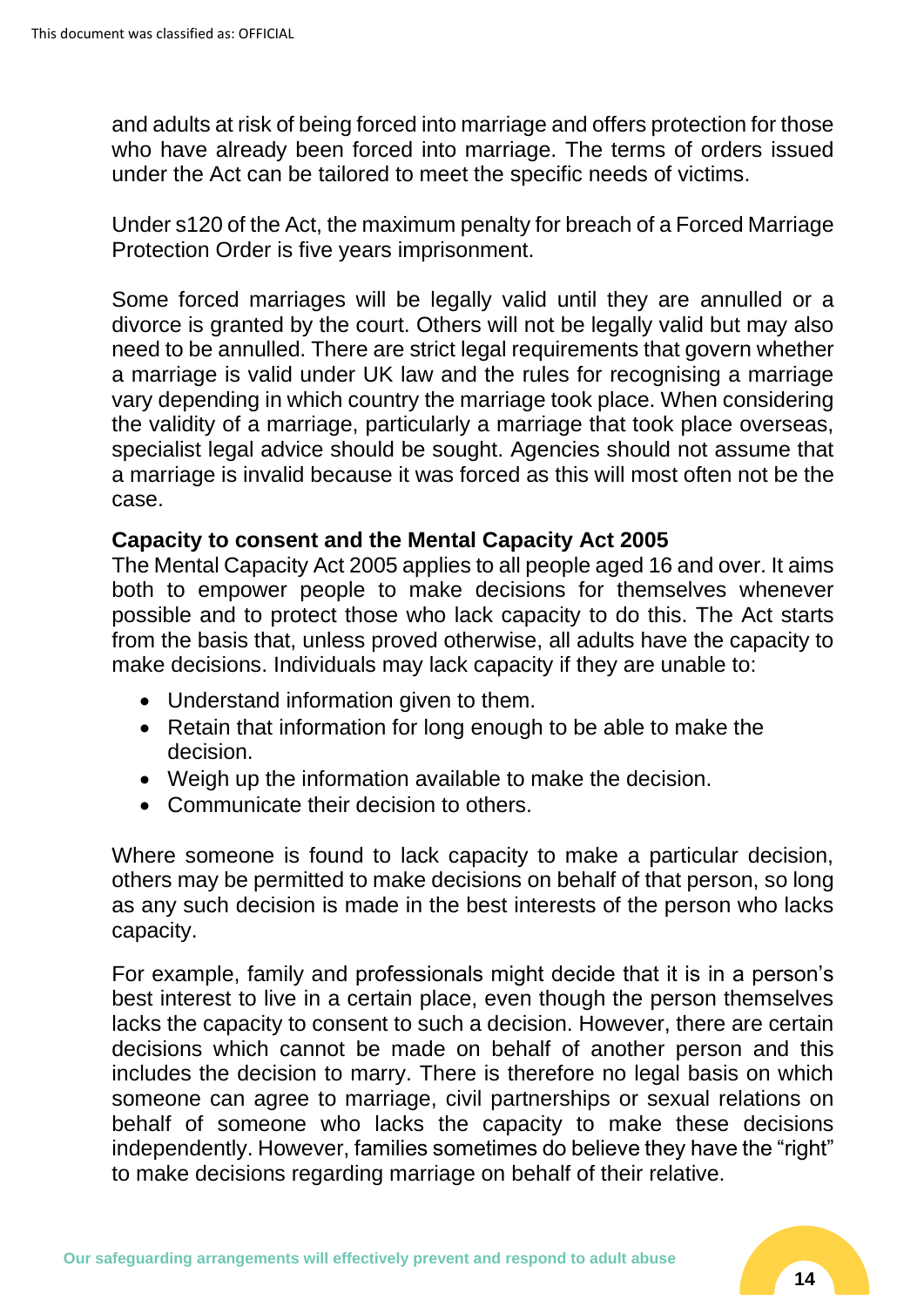# **Capacity to consent to marriage:**

If a person does not consent or lacks capacity to consent to a marriage, that marriage must be viewed as a forced marriage whatever the reason for the marriage taking place. Capacity to consent can be assessed and tested but is time and decision-specific.

# **The Mental Capacity Act 2005:**

# **The five statutory principles which underpin the legislation are:**

- A person must be assumed to have capacity unless it is established that they lack capacity.
- A person is not to be treated as unable to make a decision unless all practicable steps to help them to do so have been taken without success.
- A person is not to be treated as unable to make a decision merely because they make an unwise decision.
- An act carried out or decision made under this Act for or on behalf of a person who lacks capacity must be done, or made, in their best interests.
- Before the act is carried out, or the decision is made, regard must be paid to whether the purpose for which it is needed can be as effectively achieved in a way that is less restrictive of the person's rights and freedom of action.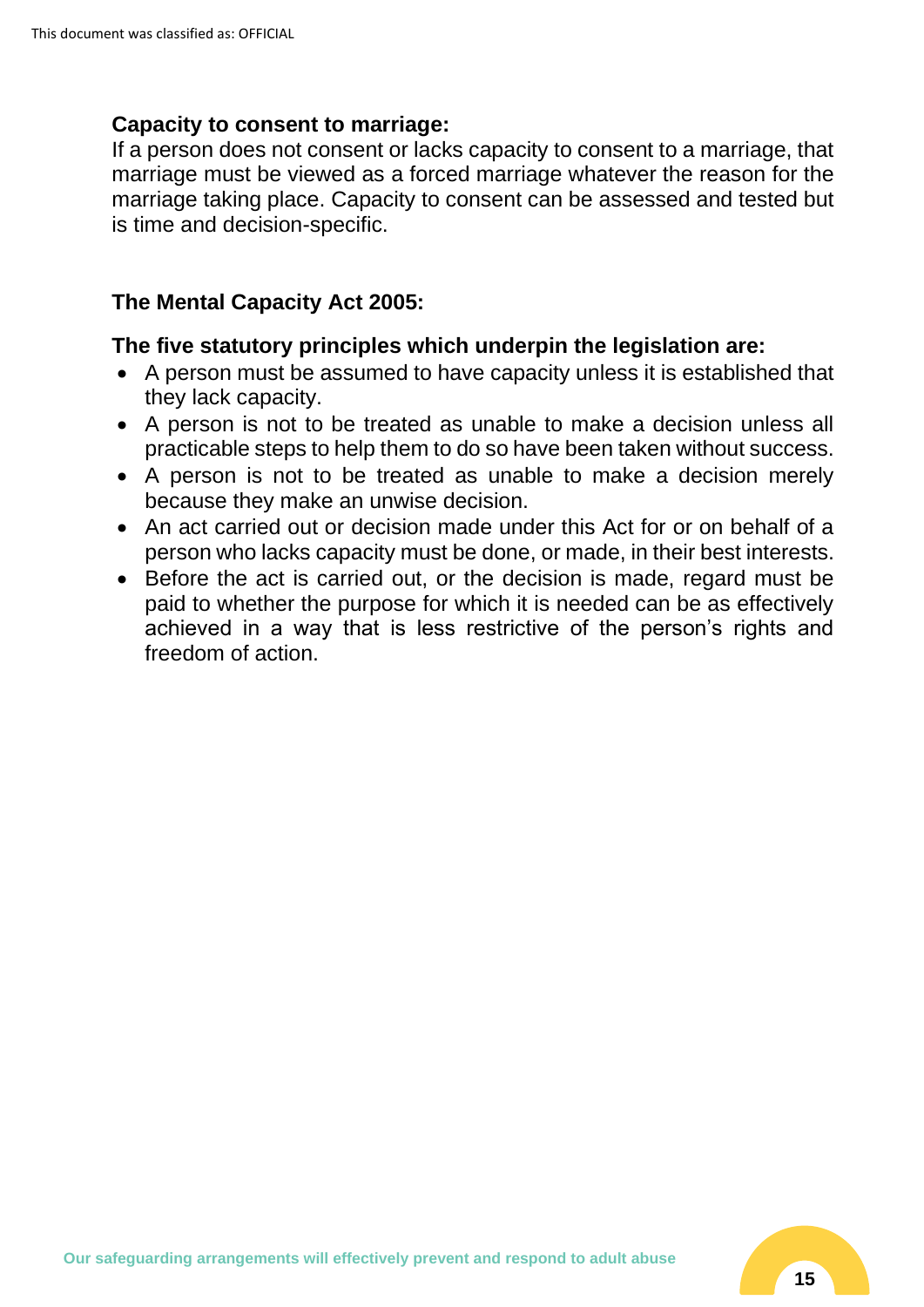# **Honour Based Killings**

| <b>Case Study 1</b> | Rania Alayed (1988 – 2013)                                                                                                                                                                                                                                                                                                                            |
|---------------------|-------------------------------------------------------------------------------------------------------------------------------------------------------------------------------------------------------------------------------------------------------------------------------------------------------------------------------------------------------|
|                     | Rania who had been living on Teesside was murdered by her<br>husband in a pre-planned attack, for bringing 'dishonour' to his family<br>after filing for divorce.                                                                                                                                                                                     |
|                     | Throughout her marriage, the mother of three suffered domestic<br>abuse by her husband, beating her when he did not like the food she<br>had prepared for him. He also reportedly raped and throttled her.                                                                                                                                            |
|                     | As a result of the abuse, Rania "sought help from the Citizens Advice<br>Bureau, the police, and eventually a solicitor" as well as her family.<br>She told a friend of her fear after her husband had been seen angrily<br>shouting that he would kill her.                                                                                          |
|                     | Upon murdering his wife at his brothers' home, Rania's husband<br>donned her clothes and left the house with Rania's dead body in a<br>suitcase. The suit case containing the body was subsequently found<br>in North Yorkshire.                                                                                                                      |
|                     | The husband was sentenced to life imprisonment, whilst his brothers<br>were also sentenced for their part.                                                                                                                                                                                                                                            |
| <b>Case Study 2</b> | Banaz Mahmod (1986 – 2006)                                                                                                                                                                                                                                                                                                                            |
|                     | Banaz was murdered for starting a new relationship after leaving her<br>violent husband. Her decomposed body was found in a suitcase<br>three months after she went missing. After subsequent failed<br>attempts, she was murdered by her father, uncle and a group of family<br>and friends.                                                         |
|                     | In the hours leading up to her pre-planned murder, Banaz was raped<br>and physically abused by her murderers. They then concealed the<br>murder by burying the corpse in a garden.                                                                                                                                                                    |
|                     | Banaz came to the police on a number of occasions saying she<br>would be murdered, even naming the perpetrators.                                                                                                                                                                                                                                      |
|                     | The cousins who carried out the murder were sentenced to life<br>imprisonment, whilst other family members including her father were<br>also sentenced for their part.                                                                                                                                                                                |
| <b>Case Study 3</b> | Rukhsana Naz (1979 – 1998)                                                                                                                                                                                                                                                                                                                            |
|                     | Murdered by her family after they believed she had insulted their<br>honour with her adulterous pregnancy and refusing to have an<br>abortion via a paracetamol overdose to induce a miscarriage.                                                                                                                                                     |
|                     | Rukhsana, 19, who was seven months pregnant, had hoped to<br>divorce her husband, whom she had only seen twice since her<br>arranged marriage at the age of 15 and marry her lover.                                                                                                                                                                   |
|                     | Rukhsana was strangled by her brother with a piece of plastic flex<br>while her mother held her down. Her body was unceremoniously<br>dumped; by burying her body in waste ground. Both mother and son<br>were sentenced to life imprisonment for the murder. Her mother told<br>the court "We didn't want to kill her - it was written in her fate." |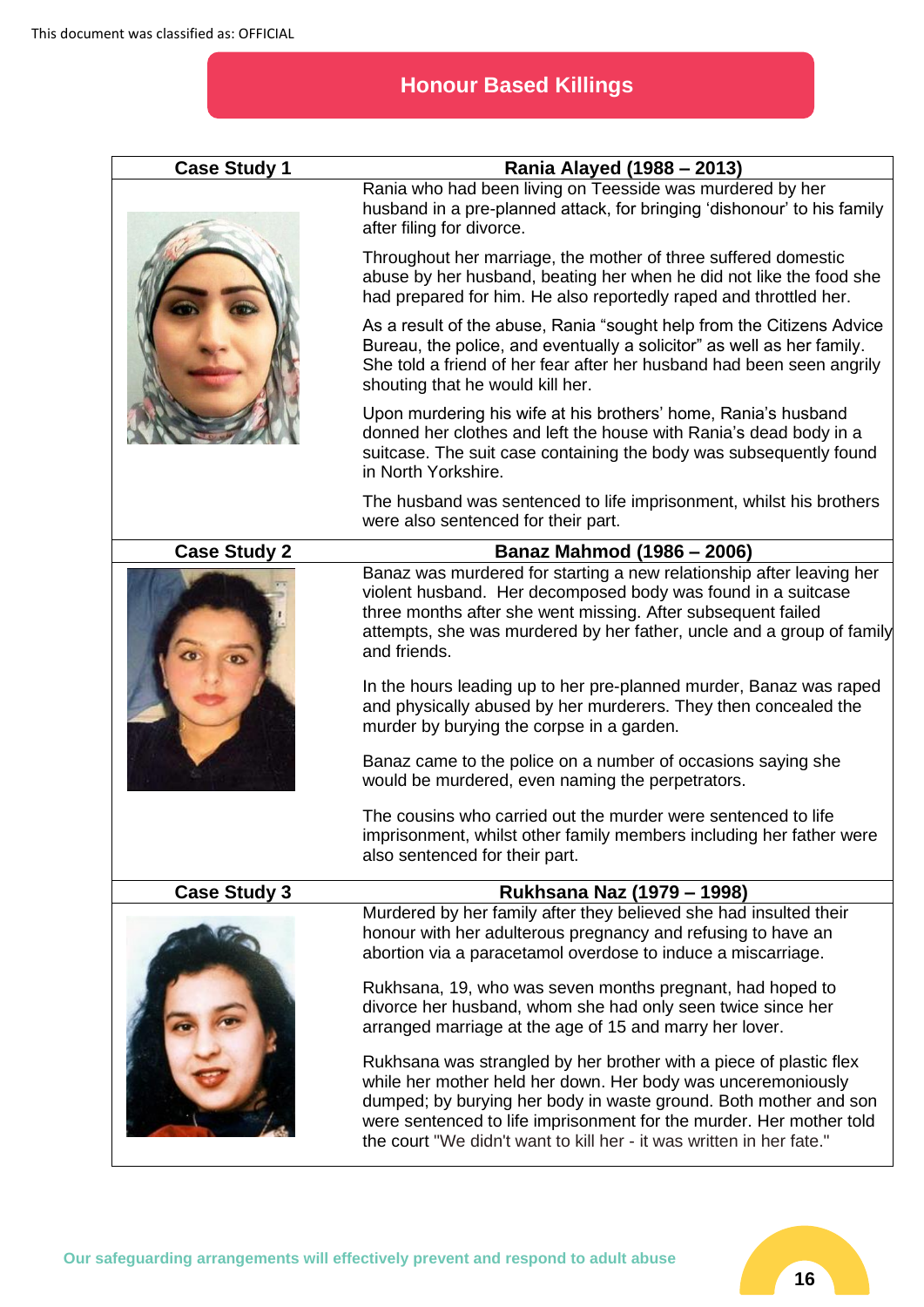# **Useful References and Websites**

# **Teeswide Safeguarding Adults Board's Policies, Procedures and Guidance webpage including:**

- Tees Inter-Agency Safeguarding Adult Procedure
- Safeguarding and Promoting the Welfare of Adults and Children at Risk Guidance
- Decision Support Guidance
- Think Family Guidance
- Mental Capacity Act and Deprivation of Liberty Safeguards Policy <https://www.tsab.org.uk/key-information/policies-strategies/>

[Teeswide Safeguarding Adults Concern Form](https://www.tsab.org.uk/report-abuse/) [Teeswide Safeguarding Adults Board -](https://www.tsab.org.uk/key-information/safeguarding-adult-review-sar-reports/) Safeguarding Adults Reviews **[Reports](https://www.tsab.org.uk/key-information/safeguarding-adult-review-sar-reports/)** [Teeswide Safeguarding Adults Board -](https://www.youtube.com/channel/UCMxNFNZsoxIc3YZEVXisx_w) You Tube Channel (Playlist):

# **Other useful resources:**

Care Act 2014 - [Care and Support Statutory Guidance \(Revised Feb](https://www.tsab.org.uk/wp-content/uploads/2015/11/Revised-Care-Act-Guidance-Annotated-Chapter-14-20160311.pdf)  [2017\)](https://www.tsab.org.uk/wp-content/uploads/2015/11/Revised-Care-Act-Guidance-Annotated-Chapter-14-20160311.pdf)

[Forced Marriage Unit](https://www.gov.uk/stop-forced-marriage)

MCA 2005 - [Code of Practice](https://www.gov.uk/government/publications/mental-capacity-act-code-of-practice)

[Multi-Agency practice guidelines: Handling cases of Forced Marriage](https://www.gov.uk/government/uploads/system/uploads/attachment_data/file/322307/HMG_MULTI_AGENCY_PRACTICE_GUIDELINES_v1_180614_FINAL.pdf)

Safeguarding Hub – [Forced Marriage Signs and Tactics](https://safeguardinghub.co.uk/forced-marriage-signs-and-tactics/)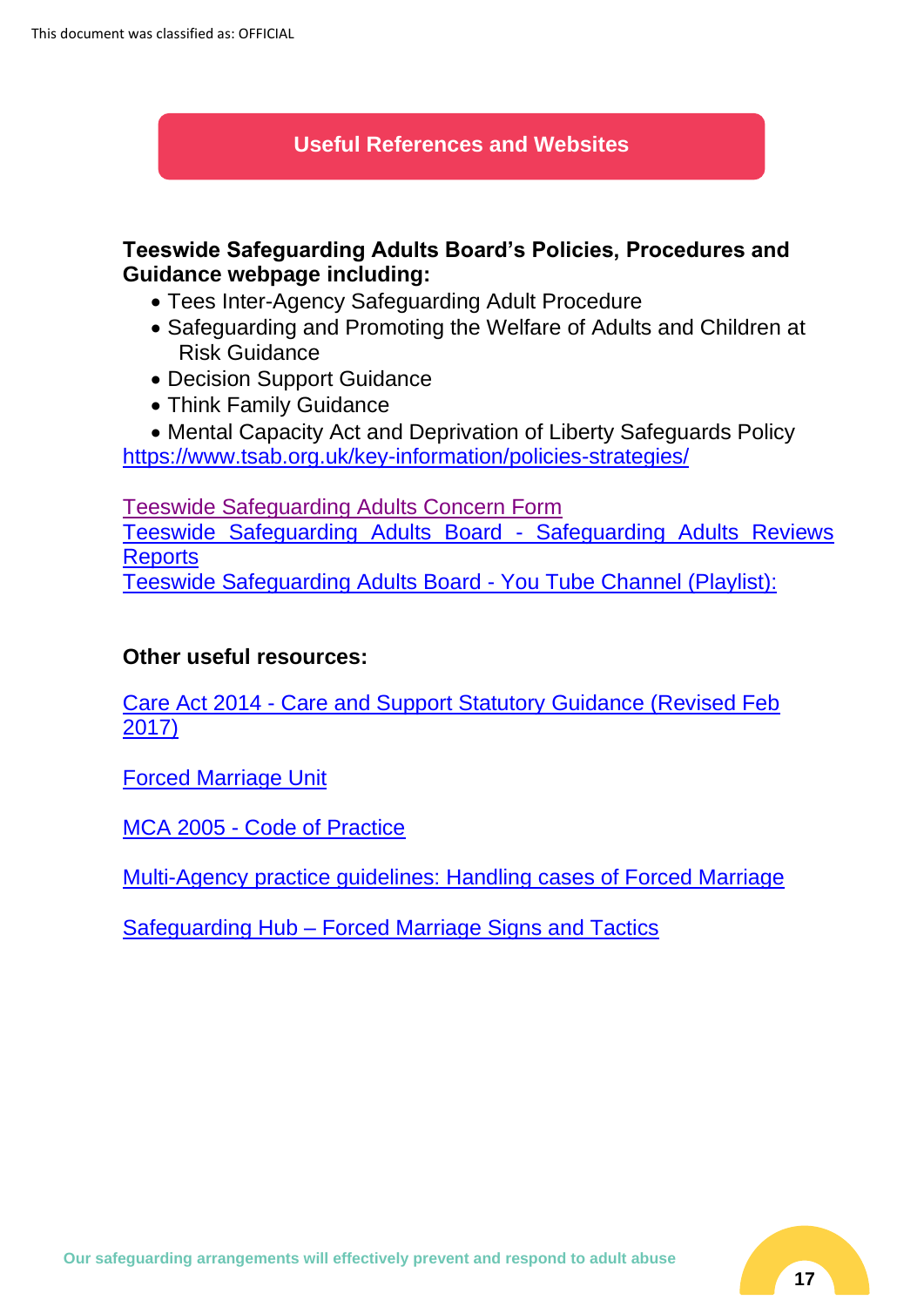

# **Teeswide Safeguarding Adults Board Safeguarding Adults Workbook Assessment**

Notice to Learners: You should complete the following questions without any help and submit answers to your line manager.

#### **Question1**

What is the difference between forced marriage and arranged marriage?

\_\_\_\_\_\_\_\_\_\_\_\_\_\_\_\_\_\_\_\_\_\_\_\_\_\_\_\_\_\_\_\_\_\_\_\_\_\_\_\_\_\_\_\_\_\_\_\_\_\_\_\_\_\_\_\_\_\_\_\_\_\_\_\_\_\_\_\_\_\_\_\_\_\_\_\_\_\_\_\_\_\_\_\_\_\_\_\_\_\_

\_\_\_\_\_\_\_\_\_\_\_\_\_\_\_\_\_\_\_\_\_\_\_\_\_\_\_\_\_\_\_\_\_\_\_\_\_\_\_\_\_\_\_\_\_\_\_\_\_\_\_\_\_\_\_\_\_\_\_\_\_\_\_\_\_\_\_\_\_\_\_\_\_\_\_\_\_\_\_\_\_\_\_\_\_\_\_\_\_\_

\_\_\_\_\_\_\_\_\_\_\_\_\_\_\_\_\_\_\_\_\_\_\_\_\_\_\_\_\_\_\_\_\_\_\_\_\_\_\_\_\_\_\_\_\_\_\_\_\_\_\_\_\_\_\_\_\_\_\_\_\_\_\_\_\_\_\_\_\_\_\_\_\_\_\_\_\_\_\_\_\_\_\_\_\_\_\_\_\_\_

\_\_\_\_\_\_\_\_\_\_\_\_\_\_\_\_\_\_\_\_\_\_\_\_\_\_\_\_\_\_\_\_\_\_\_\_\_\_\_\_\_\_\_\_\_\_\_\_\_\_\_\_\_\_\_\_\_\_\_\_\_\_\_\_\_\_\_\_\_\_\_\_\_\_\_\_\_\_\_\_\_\_\_\_\_\_\_\_\_\_

\_\_\_\_\_\_\_\_\_\_\_\_\_\_\_\_\_\_\_\_\_\_\_\_\_\_\_\_\_\_\_\_\_\_\_\_\_\_\_\_\_\_\_\_\_\_\_\_\_\_\_\_\_\_\_\_\_\_\_\_\_\_\_\_\_\_\_\_\_\_\_\_\_\_\_\_\_\_\_\_\_\_\_\_\_\_\_\_\_\_

\_\_\_\_\_\_\_\_\_\_\_\_\_\_\_\_\_\_\_\_\_\_\_\_\_\_\_\_\_\_\_\_\_\_\_\_\_\_\_\_\_\_\_\_\_\_\_\_\_\_\_\_\_\_\_\_\_\_\_\_\_\_\_\_\_\_\_\_\_\_\_\_\_\_\_\_\_\_\_\_\_\_\_\_\_\_\_\_\_\_

Forced marriage is:

Arranged marriage is:

#### **Question 2**

Please answer **true** or **false** to the following questions:

a) Men cannot be forced into a marriage.

#### True / False

b) Forced marriage is an abuse of human right.

#### True / False

c) Forced marriage is **not** a form of domestic abuse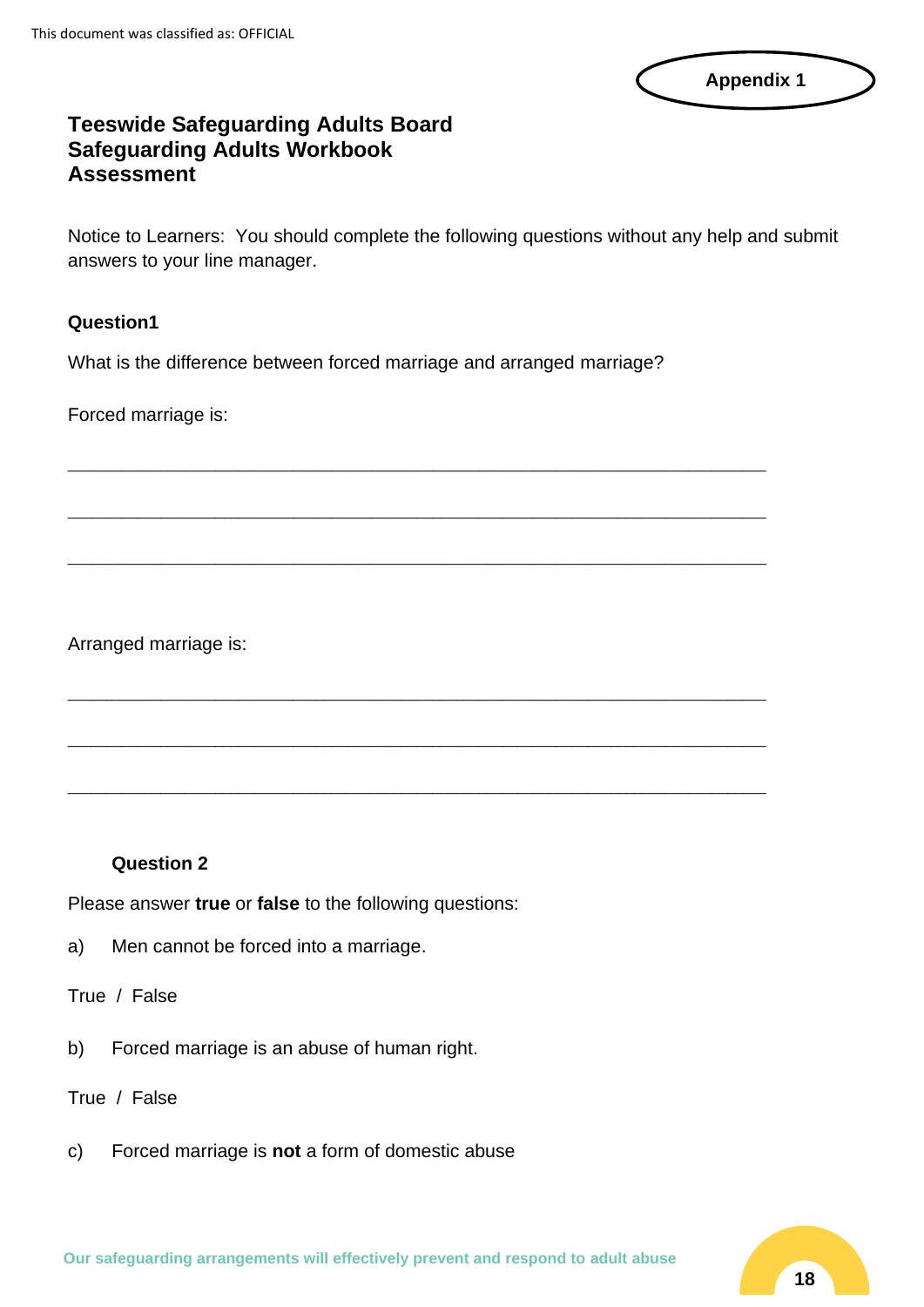This document was classified as: OFFICIAL

True / False

Forced marriage is a form of child abuse.  $\mathsf{d}$ 

True / False

#### **Question 3**

List 5 key motives that have been identified as promoting forced marriage.

| 1. |  |  |  |
|----|--|--|--|
|    |  |  |  |
|    |  |  |  |
| 2. |  |  |  |
|    |  |  |  |
|    |  |  |  |
| 3. |  |  |  |
|    |  |  |  |
|    |  |  |  |
| 4. |  |  |  |
|    |  |  |  |
|    |  |  |  |
| 5. |  |  |  |
|    |  |  |  |

# **Question 4**

List 3 aggravating factors that increase the risk of someone being forced into marriage.

| 1. |  |  |
|----|--|--|
|    |  |  |
|    |  |  |
| 2. |  |  |
|    |  |  |
|    |  |  |
| 3. |  |  |
|    |  |  |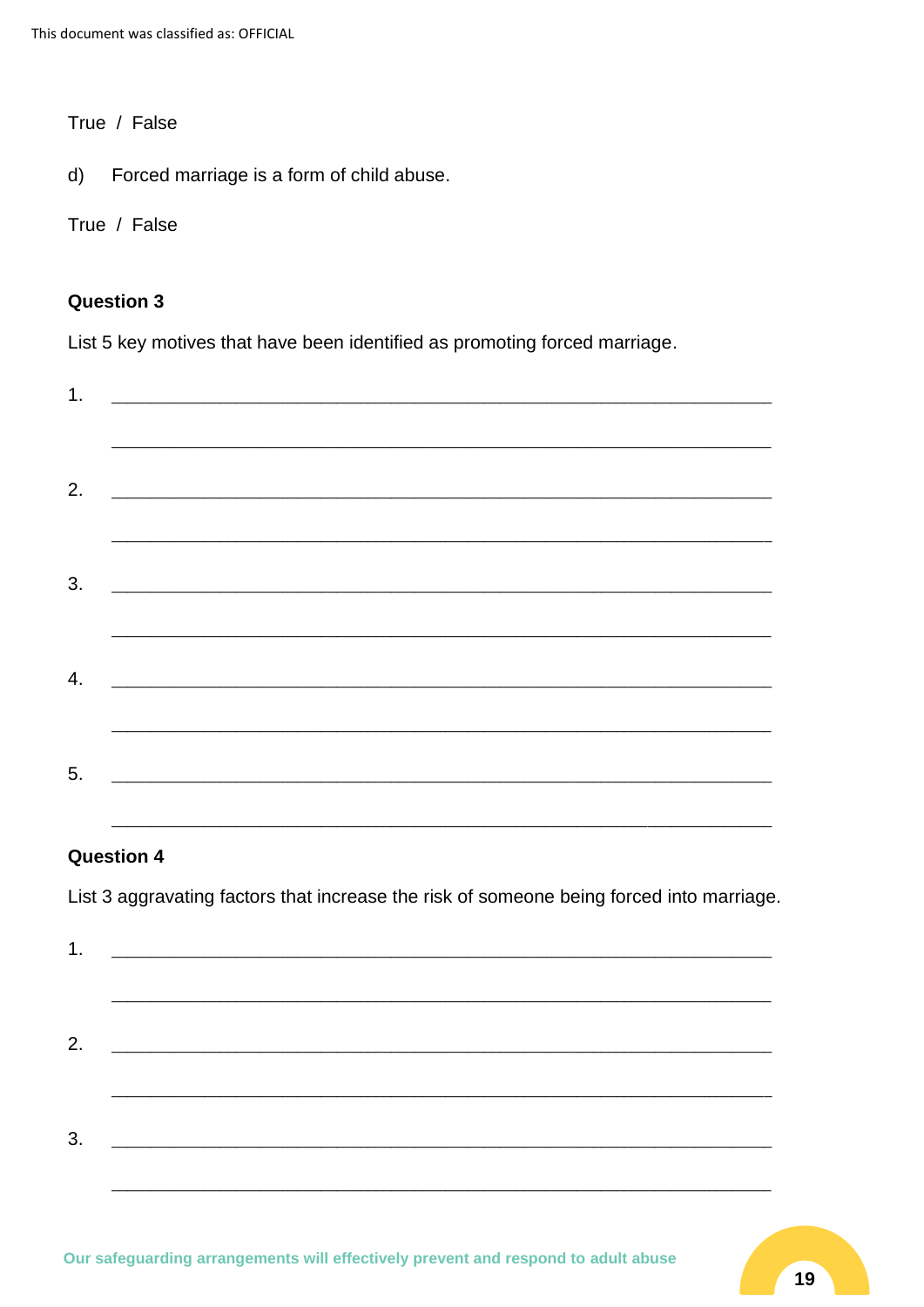#### **Question 5**

What is the 'ONE CHANCE' rule?

| <b>Name</b> |  |
|-------------|--|
| Job Role    |  |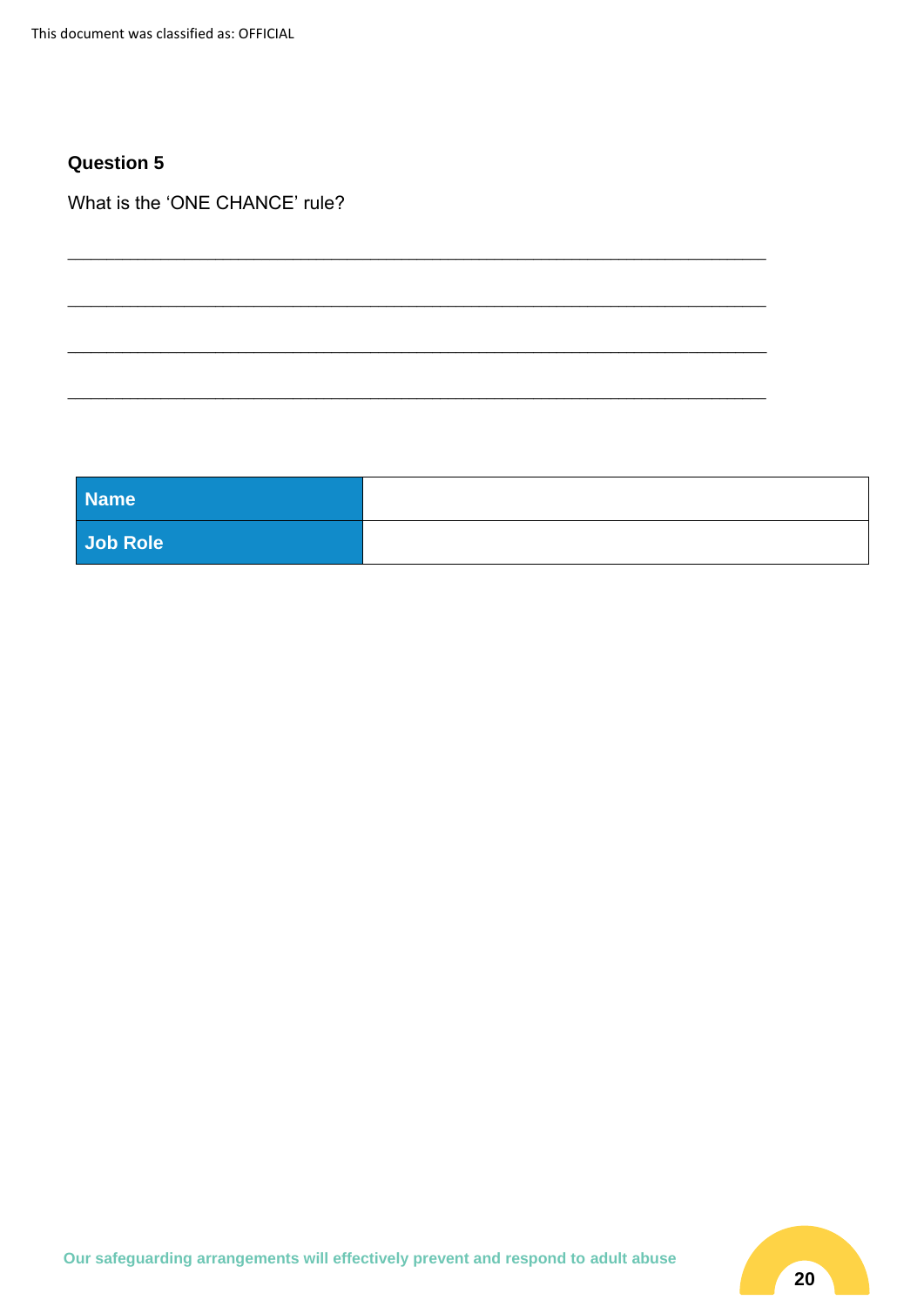**Appendix 2**

# **Evaluation**

# **Name:**

Once completed please forward the workbook evaluation *(i.e. this page)* and the Certificate of Completion) to the Teeswide Safeguarding Adults Board, Business Unit, using the contact details below, who will make a record of completion and issue a certificate. Completion records may be shared with the training leads of your commissioning organisation to ensure that your staff development record remains up to date.

**Teeswide Safeguarding Adults Board Business Unit, Kingsway House, West Precinct, Billingham, TS23 2NX Email:** [tsab.businessunit@stockton.gov.uk](mailto:tsab.businessunit@stockton.gov.uk)

| Why did you complete this workbook? |                   |                                                                            |         |                     |
|-------------------------------------|-------------------|----------------------------------------------------------------------------|---------|---------------------|
|                                     |                   |                                                                            |         |                     |
|                                     |                   |                                                                            |         |                     |
| Where did you do your training?     |                   |                                                                            |         |                     |
| $O$ Home                            | $\bigcirc$ Work   | $O$ Mixture                                                                |         |                     |
| that you needed to know?            |                   | Overall, how satisfied were you that the workbook gave you the information |         |                     |
| $\circlearrowright$ Very satisfied  | $\circ$ Satisfied | $\circ$ Partly satisfied                                                   | $\circ$ | <b>Dissatisfied</b> |
|                                     |                   | What is the most important thing you have learned from this workbook?      |         |                     |
|                                     |                   |                                                                            |         |                     |
|                                     |                   |                                                                            |         |                     |
| work?                               |                   | How will you use the information from this workbook in your day to day     |         |                     |
|                                     |                   |                                                                            |         |                     |
|                                     |                   |                                                                            |         |                     |
|                                     |                   | Would you recommend this workbook to other people? Please explain.         |         |                     |
|                                     |                   |                                                                            |         |                     |
|                                     |                   |                                                                            |         |                     |
|                                     |                   | Is there any aspects of the workbook you feel could be improved?           |         |                     |
|                                     |                   |                                                                            |         |                     |
|                                     |                   |                                                                            |         |                     |
|                                     |                   | Manager / Supervisor: Please provide feedback on how the learner           |         |                     |
| managed this learning experience.   |                   |                                                                            |         |                     |
|                                     |                   |                                                                            |         |                     |